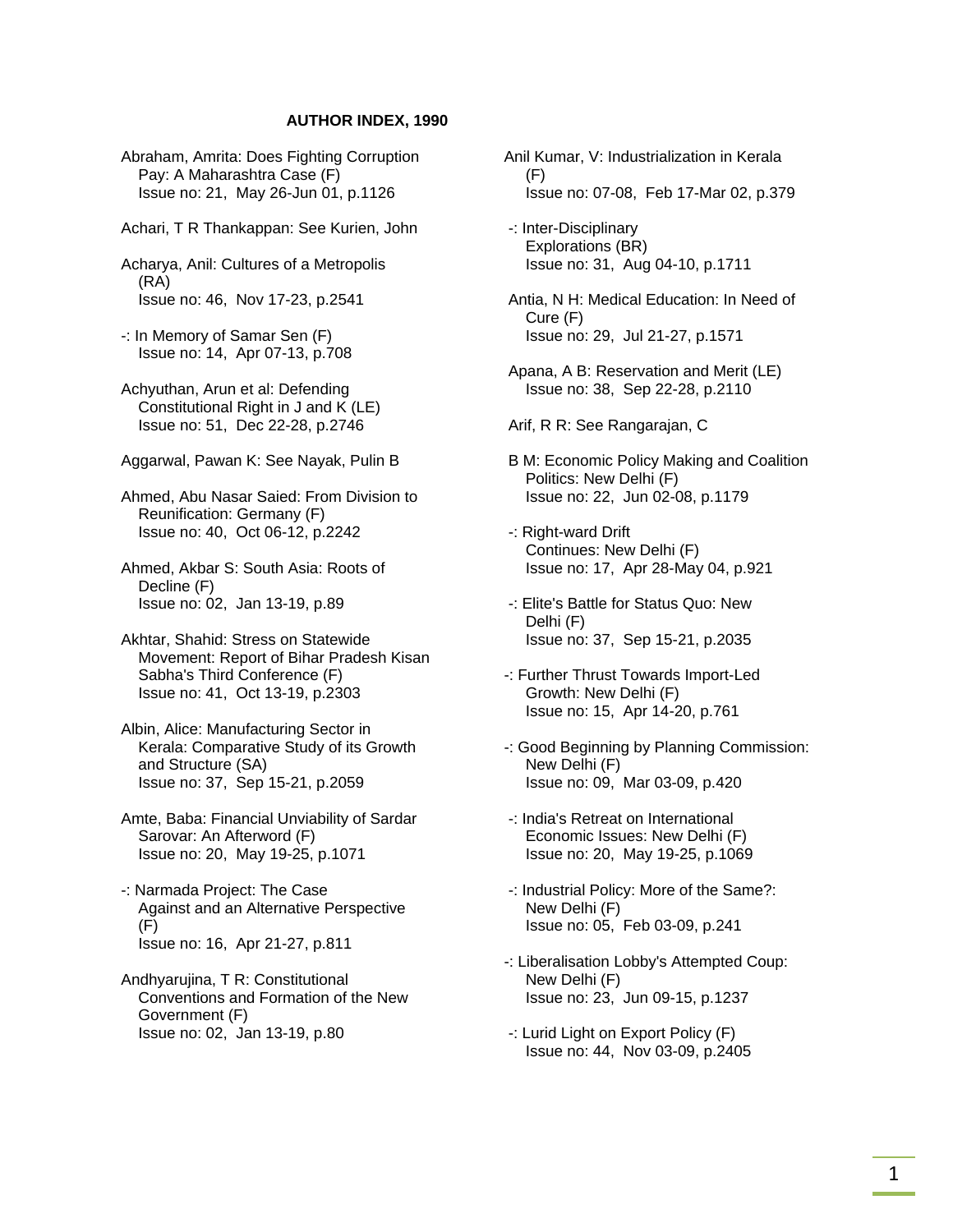- B M -: New Delhi: Myth of 'Risk-Free' Foreign Capital (F) Issue no: 33, Aug 18-24, p.1810
- -: Pandering to the Rich Farm Lobby (F) Issue no: 04, Jan 27-Feb 02, p.193
- -: Precarious Balancing Act: New Delhi (F) Issue no: 13, Mar 31-Apr 06, p.648
- -: Risky Adventure (F) Issue no: 47, Nov 24-30, p.2586
- -: Search for a Viable Development Strategy (F) Issue no: 31, Aug 04-10, p.1685
- -: Seeking Salvation in Foreign Private Investment: New Delhi (F) Issue no: 27, Jul 07-13, p.1439
- -: Which Political Solution for Punjab? (F) Issue no: 37, Sep 15-21, p.2037
- -: Why Not Back to Mahalanobis Model?: New Delhi (F) Issue no: 01, Jan 06-12, p.13
- Babar Ali: Dismal Prospects for Democracy in Pakistan (F) Issue no: 40, Oct 06-12, p.2240
- -: Pakistan: Back to Square One (F) Issue no: 34, Aug 25-31, p.1893
- -: Return to Politics?: Pakistan (F) Issue no: 12, Mar 24-30, p.599
- Bagchi, Amaresh: Some Central Issues (SA) Issue no: 23, Jun 09-15, p.1263
- Bagchi, Amiya Kumar: Economic Policy for the New Government (P) Issue no: 06, Feb 10-16, p.317
- -: Planning for Employment (F) Issue no: 16, Apr 21-27, p.819
- -: Working Class Consciousness (RA) Issue no: 30, Jul 28-Aug 03, p.PE54

 Bagchi, Jasodhara: Representing Nationalism: Ideology of Motherhood in Colonial Bengal (RA) Issue no: 42-43, Oct 20-Nov 02, p.WS65

- Bajpai, Nirupam: World Bank's Structural Adjustment Lending: Conflicting Objectives (SA) Issue no: 15, Apr 14-20, p.791
- Balagopal, K: Chenna Reddy's Spring (F) Issue no: 12, Mar 24-30, p.591
- -: End of Spring?: Andhra Pradesh (F) Issue no: 34, Aug 25-31, p.1883
- -: This Anti-Mandal Mania (F) Issue no: 40, Oct 06-12, p.2231
- Balakrishnan, Pulapre: Budget Deficit and Current Account Balance (LE) Issue no: 11, Mar 17-23, p.522
- -: Economic Consequences of Rajiv Gandhi (F) Issue no: 06, Feb 10-16, p.301
- -: Union Budget for 1990-91 (SA) Issue no: 16, Apr 21-27, p.893
- Banaji, Jairus and Rohini Hensman: Outline of an IR Theory of Industrial Conflict (RA) Issue no: 34, Aug 25-31, p.M
- Bandyopadhyay, Jayanta: Tehri Dam: Challenge Before NF Government (F) Issue no: 05, Feb 03-09, p.243
- Bandyopadhyay, Sekhar: Community Formation and Communal Conflict: Namasudra-Muslim Riot in Jessore-Khulna (SA) Issue no: 46, Nov 17-23, p.2563
- Banerjee, Sumanta: Calendar of Barbarities (RA) Issue no: 40, Oct 06-12, p.2253
- -: Mid-Summer Madness over 'Human Rights' (P) Issue no: 22, Jun 02-08, p.1193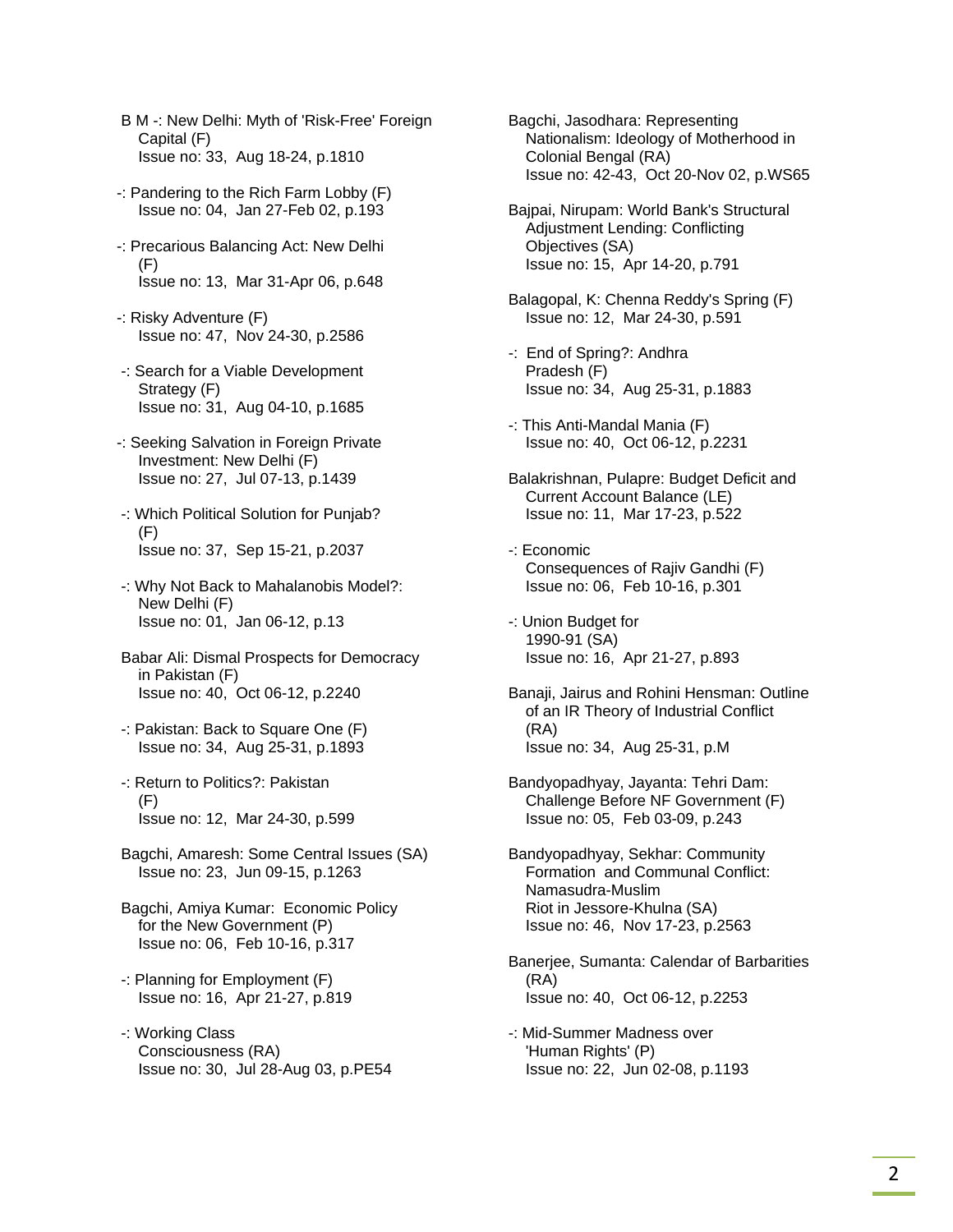- Banerjee, Sumanta: Snared in Parliamentary Coils (BR) Issue no: 03, Jan 13-19, p.157
- -: West Bengal Today: An Anticipatory Post-Mortem (F) Issue no: 33, Aug 18-24, p.1812
- Banerjee, Sumanta: See Bose, Tapan
- Banerji, Arun: Presidency Banks (BR) Issue no: 22, Jun 02-08, p.1197
- Banerji, Debabar: False Claims on Immunisation (LE) Issue no: 45, Nov 10-16, p.2454
- -: Health Care and Politics in Pakistan (BR) Issue no: 33, Aug 18-24, p.1832
- -: Politics of Immunisation Programme (P) Issue no: 14, Apr 07-13, p.715
- -: Prescription without Diagnosis: Report of Commission on Health Research Development (F) Issue no: 52, Dec 29-Jan 06, p.2823
- Bapat, Meera: Allocation of Urban Space: Rhetoric and Reality: Evidence From Recent Jurisprudence (F) Issue no: 28, Jul 14-20, p.1502
- Bardhan, P C: More on Operation Flood (LE) Issue no: 51, Dec 22-28, p.2746
- Bardhan, Pranab: Some Reflections on Premature Obituaries of Socialism (P) Issue no: 05, Feb 03-09, p.259
- Baru, Sanjaya: Different Lessons (BR) Issue no: 11, Mar 17-23, p.546
- -: A Quiet Coup in the Fisc (SA) Issue no: 16, Apr 21-27, p.887
- Barua, Samir K and V Raghunathan: Soaring Stock Prices: Defying Fundamentals (SA) Issue no: 46, Nov 17-23, p.2559
- Basant, Rakesh and B L Kumar: Data Base for Study of Household Manufacturing Sector: Problems of Comparability (SA) Issue no: 20, May 19-25, p.1083
- -: Poverty, Informal Sector and Labour Market Segmentation in Urban Areas (BR) Issue no: 28, Jul 14-20, p.1517
- Basu, Kaushik: Induction, Knowledge and Efficiency (D) Issue no: 30, Jul 28-Aug 03, p.1671
- -: Values, Efficiency and Exploitation (D) Issue no: 11, Mar 17-23, p.575
- Basu, Prahlad: Government Failure Overshadows Managerial Failure: Strategic Issues in Management of Public Enterprises (RA) Issue no: 21, May 26-Jun 01, p.M50
- Bawa, Vasant K: Latin America: Towards Self-Reliance (F) Issue no: 12, Mar 24-30, p.602
- -: Partisan Views on Nizam's Hyderabad (RA) Issue no: 40, Oct 06-12, p.2249
- -: Partisan Views on Nizam's Hyderabad (RA) Issue no: 40, Oct 06-12, p.2249
- Baxi, Upendra: Recovery of Fire: Nehru and Legitimation of Power in India (SA) Issue no: 02, Jan 13-19, p.107
- Berrios, Ruben: Lessons of Polish Economic Crisis (F) Issue no: 16, Apr 21-27, p.824
- Beteille, Andre: Some observations on the Comparative Method (SA) Issue no: 40, Oct 06-12, p.2255
- Bhaduri, Amit: Return to Classical Writings (BR) Issue no: 45, Nov 10-16, p.2484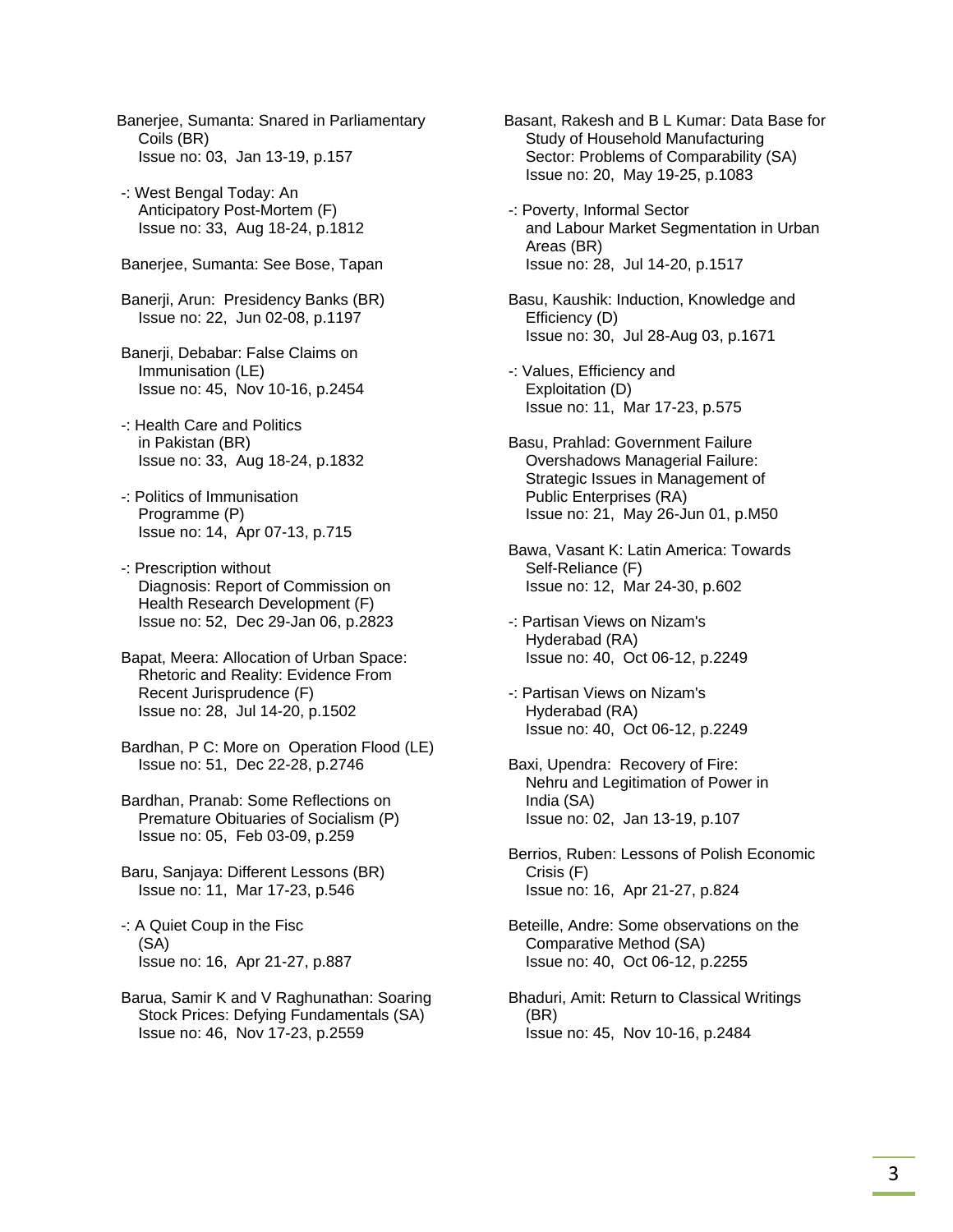Bharadwaj, Krishna: Paradigms in Development Theory: Plea for 'Labour-ist' Approach (RA) Issue no: 04, Jan 27-Feb 02, p.PE2

 Bhargava, G S: Decentralisation in Jammu and Kashmir (BR) Issue no: 38, Sep 22-28, p.214

 Bhargava, Sandeep and Vijay Joshi: Increase in India's Growth Rate: Facts and a Tentative Explanation (SA) Issue no: 48-49, Dec 01-14, p.2657

 Bharti, Indu: Bihar Ballot: Expected Outcome (F) Issue no: 12, Mar 24-30, p.595

- -: Bihar Elections: Violence Inevitable (F) Issue no: 09, Mar 03-09, p.m29
- -: Bihar Formula (F) Issue no: 44, Nov 03-09, p.2407
- -: Bihar's Most Wretched (F) Issue no: 38, Sep 22-28, p.2124
- -: Bihar: New Government, New Hope (F) Issue no: 26, Jun 30-Jul 06, p.1373
- -: Dalits Gain New Izzat: Bihar (F) Issue no: 18-19, May 05-18, p.980
- -: Doctors or Mercenaries? (F) Issue no: 39, Sep 29-Oct 05, p.2183
- -: Election-Eve Promises: Bihar (F) Issue no: 07-08, Feb 17-Mar 02, p.372
- -: Farce of Farm Wages Hike: Bihar (F) Issue no: 28, Jul 14-20, p.1512
- -: Harlakhi and Lakhwar Killings: Fall-Out of Assembly Elections (F) Issue no: 17, Apr 28-May 04, p.927
- -: Mobilisation of Agricultural Labour: Jehanabad Experience (F) Issue no: 22, Jun 02-08, p.1181

 -: Politics of Anti-Reservation Stir: Bihar (F) Issue no: 06, Feb 10-16, p.309

- -: Power Generation at Cost of People (F) Issue no: 42-43, Oct 20-Nov 02, p.2360
- Bharucha, Rustom: Ninasam: A Cultural Alternative (SA) Issue no: 26, Jun 30-Jul 06, p.1404
- Bhaskar, V: Framework for Short-Term Macro Policy (SA) Issue no: 16, Apr 21-27, p.897
- -: Macroeconomics of Dual Economies (BR) Issue no: 07-08, Feb 17-Mar 02, p.385
- Bhatia, V G: Nehru-Mahalanobis Model (LE) Issue no: 33, Aug 18-24, p.1798
- Bhatt, V V: Economics for Policy-Makers (BR) Issue no: 33, Aug 18-24, p.1831
- Bhattacharjea, Aditya: Payments Adjustment Issue no: 30, Jul 28-Aug 03, p.1641
- -: Payments Adjustment in Theory and Practice (BR) Issue no: 30, Jul 28-Aug 03, p.1641
- Bhattacharii, Sukumari: Motherhood in Ancient India (RA) Issue no: 42-43, Oct 20-Nov 02, p.WS50
- -: New Education Policy and Sanskrit (F) Issue no: 48-49, Dec 01-14, p.2641
- Bhattacharya, Abhijit: Enterprise Autonomy: Reality or Myth?: Soviet Union (F) Issue no: 15, Apr 14-20, p.769
- Bhattacharya, Amitabha: Idealist View of Radhakrishnan (BR) Issue no: 12, Mar 24-30, p.609
- Bhattacharya, B B and Arup Mitra: Excess Growth of Tertiary Sector in Indian Economy: Issues and Implications (SA) Issue no: 44, Nov 03-09, p.2445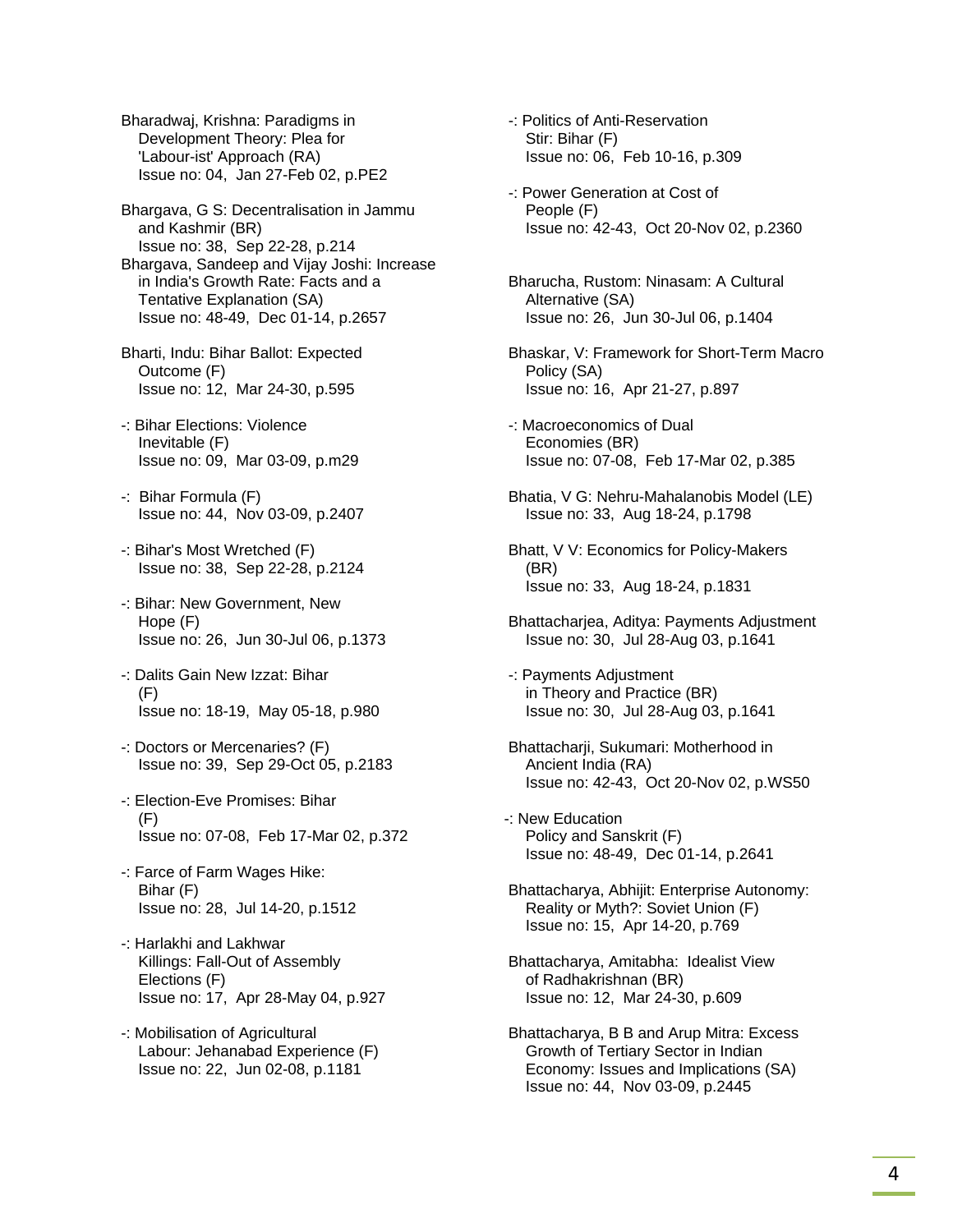Bhattacharya, B B and Srabani Guha: Internal Public Debt of Government of India: Growth and Composition (SA) Issue no: 15, Apr 14-20, p.780

Bhattacharya, Dipankar: Convention Against War Hysteria (LE) Issue no: 18-19, May 05-18, p.966

 Bhattacharya, Dipankar and Harbans Mangat: Peaceful and Political Solution (LE) Issue no: 03, Jan 20-26, p.126

 Bhattacharya, Durgaprasad: Calcutta: Misconceived Tercentenary (F) Issue no: 37, Sep 15-21, p.2041

 -: Communal Intrusion (LE) Issue no: 01, Jan 06-12, p.2

 Bhattacharya, Harihar: Communism, Nationalism and Tribal Question in Tripura (SA) Issue no: 39, Sep 29-Oct 05, p.2209

 Bhattacharya, Malini: Calcutta: A Quest for Cultural Identity (F) Issue no: 18-19, May 05-18, p.1007

 Bhattacharya, S: Retirement Age (LE) Issue no: 15, Apr 14-20, p.746

 Bhattacharya, Subrata: Scientificity of Homoeopathy (LE) Issue no: 42-43, Oct 20-Nov 02, p.2342

 Bhattacherjee, Buddhadev: Understanding Calcutta (F) Issue no: 18-19, May 05-18, p.1012

 Bhatti, Anil et al: Time for Reappraisal (LE) Issue no: 44, Nov 03-09, p.2390

Bhole, L M: See Rao, K V S S Narayana

 Bhowmik, Sharit K: Plantation System in East Indies (BR) Issue no: 29, Jul 21-27, p.1583

 -: Tea: Will Prices Fall? (F) Issue no: 15, Apr 14-20, p.763 Bickel, Amanda: See Makhijani, Arjun

 Bilgrami, Akeel: Rushdie and Reform of Islam (P) Issue no: 12, Mar 24-30, p.605

 Bishnoi, T R: Banking Regulations and Islamic Finance (D) Issue no: 48-49, Dec 01-14, p.2687

 Bombay Association of Trained Social Workers: Appeal for Solidarity (LE) Issue no: 10, Mar 10-16, p.466

 Bose, Tapan; Sumanta Banerjee and Suhasini Mulay: In Pursuit of Alienation (LE) Issue no: 38, Sep 22-28, p.2110

 Bose, Tapan et al: India's 'Kashmir War' (F) Issue no: 13, Mar 31-Apr 06, p.650

Boyee, James K: See Rishi, Meenakshi

 Butterfield, Jim: Agricultural Reform in the Soviet Union: Obstacles to Effective Reform at Local Levels (SA) Issue no: 02, Jan 13-19, p.113

 Bzbaruah, M P: Small is not Beautiful (BR) Issue no: 39, Sep 29-Oct 05, p.2203

 C B: OPEC Thirty Years On (F) Issue no: 45, Nov 10-16, p.2476

 Chakrabarti, Snigdha and Ashok Rudra: Where is the Industrial Retardation (SA) Issue no: 39, Sep 29-Oct 05, p.2205

 Chalam, K S: Caste Reservations and Equality of Opportunity in Education (SA) Issue no: 41, Oct 13-19, p.2333

 -: Social Linkages of Artisans with Technology (D) Issue no: 34, Aug 25-31, p.1916

 Chand, Ganeshwar: Race and Regionalism in Fiji, Pacific and India: Some Generally-held Misconceptions (SA) Issue no: 03, Jan 13-19, p.167

 Chandavarkar, Anand: Economics Goes Lethal (BR) Issue no: 33, Aug 18-24, p.1833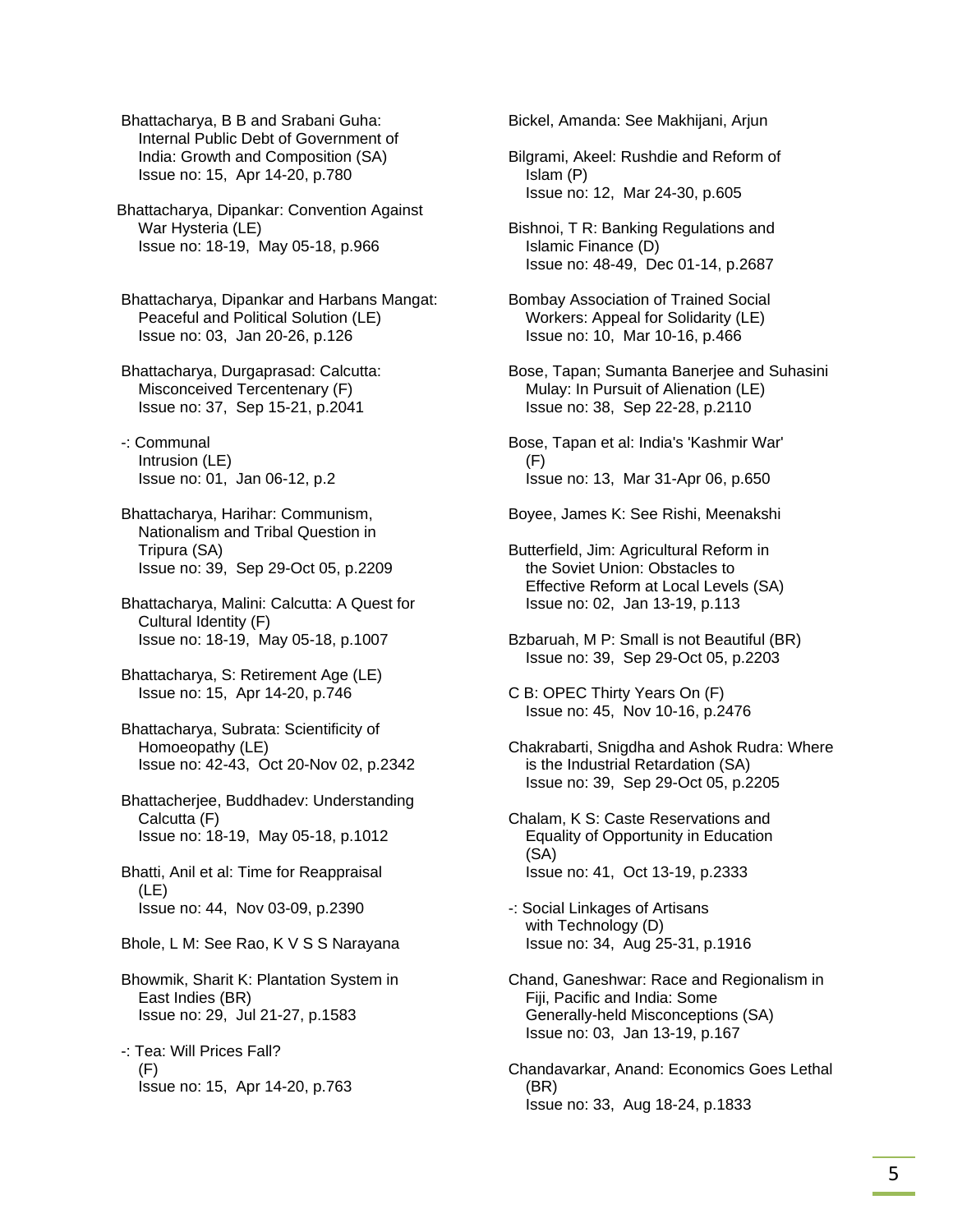Chandavarkar, Anand : Informal Rural Finance (LE) Issue no: 28, Jul 14-20, p.`494

- -: Informal Rural Finance in Maharashtra (BR) Issue no: 10, Mar 10-16, p.498
- -: Keynes and the Celestial Dancer (BR) Issue no: 34, Aug 25-31, p.1896
- Chandhoke, Neera: 'Bringing People Back In': Political and Intellectual Agendas (SA) Issue no: 31, Aug 04-10, p.1721
- Chandra, Nirmal Kumar: Capitalism, Slavery and Neoclassical Economics (BR) Issue no: 27, Jul 07-13, p.1456
- -: Costs of German Unity (SA) Issue no: 30, Jul 28-Aug 03, p.1649
- Chatterjee, Sukla and Ashok Rudra: Inequality, Educational Qualifications and Chance Factors (SA) Issue no: 17, Apr 28-May 04, p.955
- Chattopadhyay, Dipikanta: Calculus Association (LE) Issue no: 32, Aug 11-17, p.1738
- Chattopadhyay, Manabendu; Robin Mukherjee and Ashok Rudra: Disparities in Income and Level of Living (SA) Issue no: 15, Apr 14-20, p.789
- -;Disparities in Service Conditions and Fringe Benefits (SA) Issue no: 12, Mar 24-30, p.629
- Chattopadhyay, Paresh: Indian Communists on the Crisis of Socialism (F) Issue no: 38, Sep 22-28, p.2119
- Chaturvedi, Anil: Bureaucracy as Instrument of Development (BR) Issue no: 07-08, Feb 17-Mar 02, p.386
- Chauhan, Arvind: In Defence of Anthropology (LE) Issue no: 09, Mar 03-09, p.410
- Chavan, Y V: Collective Effort of Kamani (LE) Issue no: 20, May 19-25, p.1058
- Chhatrapati, A C: Edible Oils Policy (LE) Issue no: 30, Jul 28-Aug 03, p.1610
- Chhibbar, Y P: Journalism Award (LE) Issue no: 50, Dec 15-21, p.2690
- Choudhary, Kameshwar: Debunking the Call for Women's Slavery (F) Issue no: 51, Dec 22-28, p.2768
- -: Gramsci's Intellectuals and People's Science Movement (D) Issue no: 14, Apr 07-13, p.743
- -: Reservation for OBCs: Hardly An Abrupt Decision (F) Issue no: 35-36, Sep 01-14, p.1929
- Clairmonte, Frederick F: Central American Debacle: Guidelines for Third World (F) Issue no: 29, Jul 21-27, p.1577
- -: Debacle of the Uruguay Round: An Autopsy (F) Issue no: 47, Nov 24-30, p.2589
- -: GATT: The Real Issues (F) Issue no: 40, Oct 06-12, p.2237
- -: German Finance Capital and Reunification: Uncompleted Annexation (F) Issue no: 10, Mar 10-16, p.490
- -: Harvest of the Holocaust (F) Issue no: 42-43, Oct 20-Nov 02, p.2365
- -: International Economy: End of Illusions (F) Issue no: 33, Aug 18-24, p.1825
- -: President Bush: The Last Hurrah? (F) Issue no: 50, Dec 15-21, p.2713
- -: Renato Constantino: A Tribute (BR) Issue no: 17, Apr 28-May 04, p.941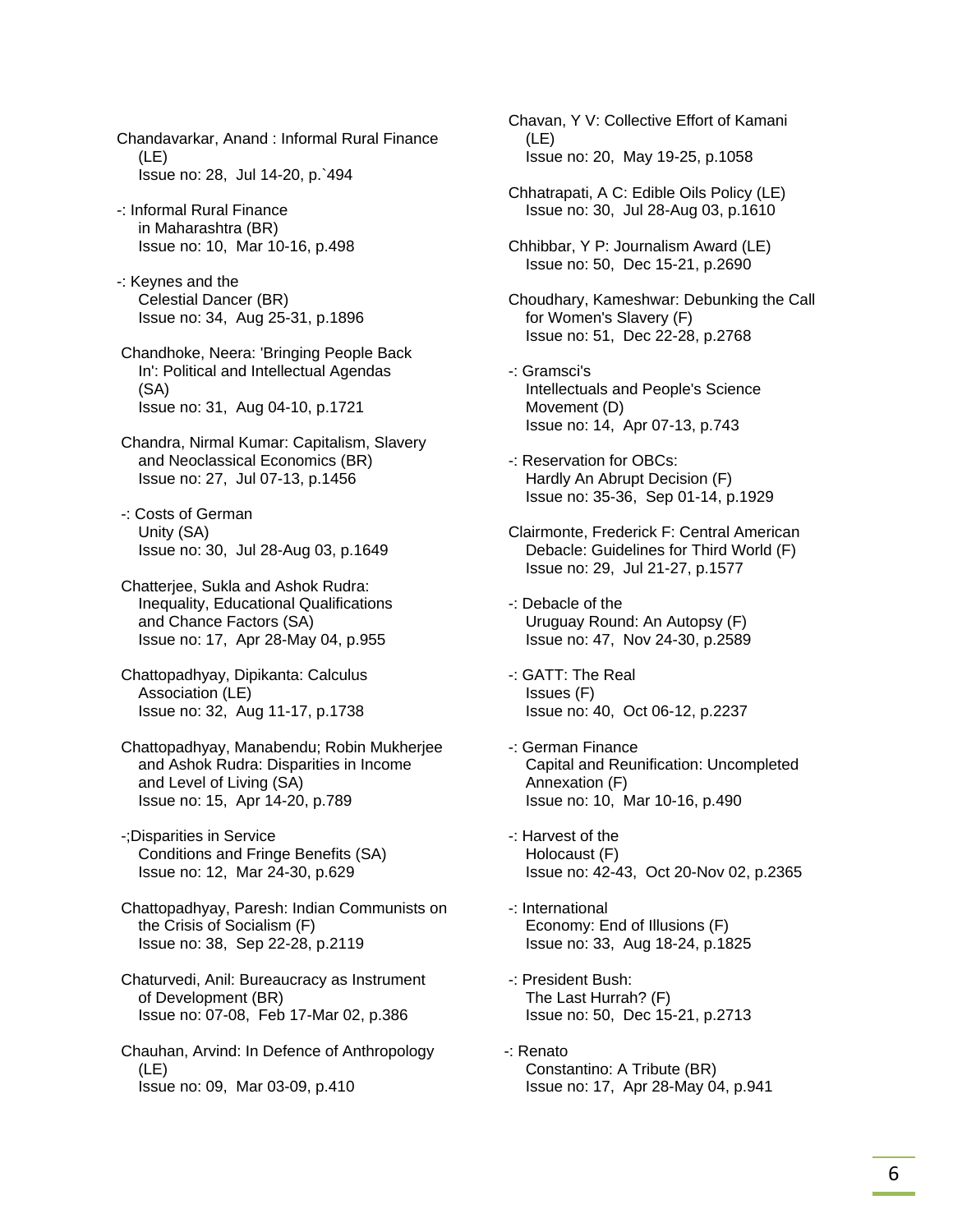Coats, Warren L: Lessons of Financial Liberalisation for India: Another View (SA) Issue no: 18-19, May 05-18, p.1043

- Cox, Thomas: Land Rights and Ethnic Conflict in Nepal (F) Issue no: 24-25, Jun 16-29, p.1318
- D N: Alliance in Bank Computerisation (F) Issue no: 04, Jan 27-Feb 02, p.197
- -: Dominant Castes, Ruling Classes and the State (F) Issue no: 45, Nov 10-16, p.2467
- -: Land Struggle in Basuhari (F) Issue no: 34, Aug 25-31, p.1890
- -: A Page From History: Lenin and Georgia (F) Issue no: 11, Mar 17-23, p.539
- -: Reservations and Class Structure of Castes (F) Issue no: 02, Jan 13-19, p.83
- -: Women and Forests (D) Issue no: 15, Apr 14-20, p.795
- D'Souza, Errol and Peter de Souza: Restating Arguments on Intellectual Property Rights (SA) Issue no: 21, May 26-Jun 01, p.1163
- Dandekar, V M: See Dantwala, M L
- Dantwala, M L: Agricultural Prices Under Political Pressure (F) Issue no: 38, Sep 22-28, p.2136
- -: Problems in Critique of IRDP (D) Issue no: 51, Dec 22-28, p.2806
- Dantwala, M L; V M Dandekar; V M Rao; N Rath; Bagaram Tulpule; Ashok V Desai and J C Sandesara: Search for an Employment-Oriented Growth Strategy: A Discussion (SA) Issue no: 21, May 26-Jun 01, p.1147
- Das, Victor: Jharkhand Movement: From Realism to Mystification (F) Issue no: 30, Jul 28-Aug 03, p.1624

 Das-Gupta, A: Personal Taxation and Private Financial Savings in India (SA) Issue no: 06, Feb 10-16, p.325

- Das-Gupta, Arindam: Taxation, Non-Tax Policy and Capital Equipment Leasing (RA) Issue no: 21, May 26-Jun 01, p.M85
- Dasgupta, Partha: Well-Being in Poor Countries (SA) Issue no: 31, Aug 04-10, p.1713
- Dasgupta, Rajashri: Deaths Under Police Protection (F) Issue no: 05, Feb 03-09, p.245
- Datta, Abhijit: Whither District Government (SA) Issue no: 39, Sep 29-Oct 05, p.2215
- Datta, Bhabatosh: But Calcutta is Different (BR) Issue no: 20, May 19-25, p.1080
- -: Firmly on the Trodden Path (SA) Issue no: 16, Apr 21-27, p.857
- -: How Has Indian Economy Fares? (BR) Issue no: 38, Sep 22-28, p.2140
- Datta, Pradip; Biswamoy Pati; Sumit Sarkar; Tanika Sarkar and Sambuddha Sen: Understanding Communal Violence: Nizamuddin Riots (SA) Issue no: 45, Nov 10-16, p.2487
- Datta, Ramesh C: See Tulpule, Bagaram
- Davenport, Christian: See Petras, James
- de Souza, Peter: See D'Souza, Errol
- De, Barun: Political Economy of Penetration of Colonialism into Indian Hinterlands (RA) Issue no: 09, Mar 03-09, p.437
- -: Political Economy of Penetration of Colonialism into Indian Hinterlands (RA) Issue no: 09, Mar 03-09, p.437
- -: West Bengal: A Geographical Introduction (F) Issue no: 18-19, May 05-18, p.995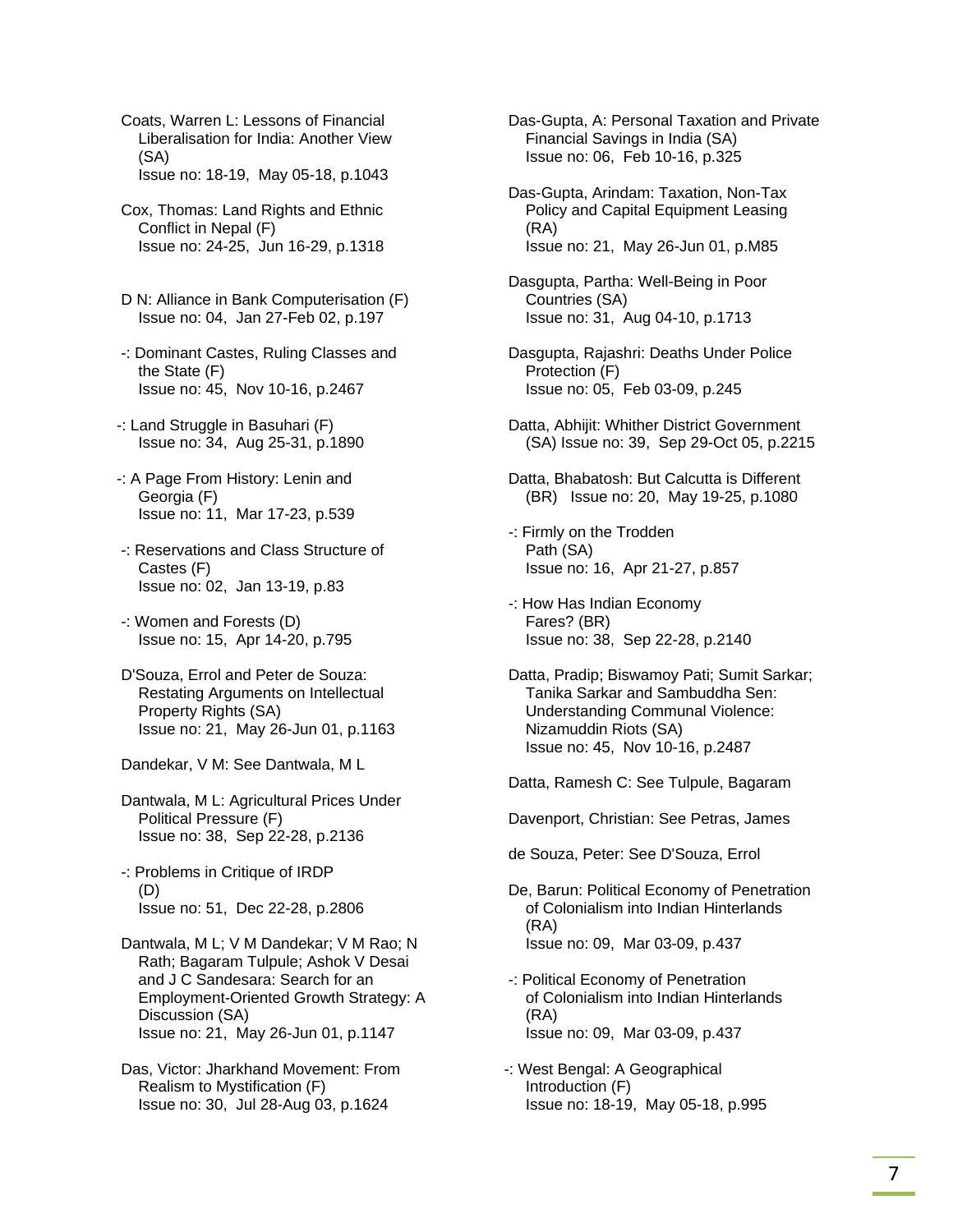Desai, A R: Reassessing Trotsky's Writings (P) Issue no: 37, Sep 15-21, p.2048

Desai, Ashok V: See Dantwala, M L

 Desai, Bhupat M: Agenda for Financial Reform (D) Issue no: 32, Aug 11-17, p.1795

 Desai, Bindu T: Corpses as Commodity (BR) Issue no: 24-25, Jun 16-29, p.1321

 Deshpande, G P: Arrogance of the Irrelevant (F)Issue no: 11, Mar 17-23, p.538

- -: Glasnost in Reason? (F) Issue no: 34, Aug 25-31, p.1873
- -: Modernisation and the Political Process in China (P) Issue no: 01, Jan 06-12, p.27
- -: Politics and Literary Awards (LE) Issue no: 17, Apr 28-May 04, p.910
- -: Post-Turmoil Rather Than Pre-Turmoil (F) Issue no: 07-08, Feb 17-Mar 02, p.367
- Deshpande, J V: Development Boards a Non-Issue: Maharashtra (F) Issue no: 35-36, Sep 01-14, p.1942
- -: Maharashtra: Congress(I) Support Base Holds (F) Issue no: 14, Apr 07-13, p.705
- -: Mass Literacy Programme: A Non-Starter (F) Issue no: 39, Sep 29-Oct 05, p.2186
- -: Zilla Parishad Game: Maharashtra (F) Issue no: 27, Jul 07-13, p.1442
- Dey, Jaydev: Danger of Nuclear Power (LE) Issue no: 04, Jan 27-Feb 02, p.182
- Dey, Krishnendu: Revisionist Arguments (LE) Issue no: 34, Aug 25-31, p.1862

 Dhanagare, D N: Rural Transition in Thanjavur (BR) Issue no: 35-36, Sep 01-14, p.1948  -: Sociology of a Movement (BR) Issue no: 42-43, Oct 20-Nov 02, p.2369

- Dhara, S: Shop-Floor Safety in India: Report of Public Interest Action (RA) Issue no: 47, Nov 24-30, p.M19
- Dharma Kumar: Autonomy for University Departments-But from Whom? (P) Issue no: 02, Jan 13-19, p.94
- Dharmalingam, A: Demographic History or Historical Demography? (BR) Issue no: 21, May 26-Jun 01, p.1141
- -: Fertility and Mortality in Colonial India (D) Issue no: 52, Dec 29-Jan 06, p.2868
- Dhawan, B D: Big Dams: Claims, Counterclaims (D) Issue no: 29, Jul 21-27, p.1607
- -: How Reliable Are Groundwater Estimates? (F) Issue no: 20, May 19-25, p.1073
- -: Major and Minor Irrigation Works (D) Issue no: 39, Sep 29-Oct 05, p.2218
- Dhawan, Harish: Protesting Use of NSA (LE) Issue no: 45, Nov 10-16, p.2454

Dholakia, B H: See Moulik, T K

- Dietrich, Gabriele: Challenging the Giant for Freedom: Epic Struggle of TVS Workers (F) Issue no: 30, Jul 28-Aug 03, p.1629
- Djurfeldt, Goran: Can Family Farms Overcome Soviet Food Crisis? (F) Issue no: 41, Oct 13-19, p.230
- Dogra, Bharat: Bhagalpur: Communal Violence Spreads to Villages (F) Issue no: 03, Jan 13-19, p.145
- -: Big Projects: Time to Rest Awhile (F) Issue no: 26, Jun 30-Jul 06, p.1384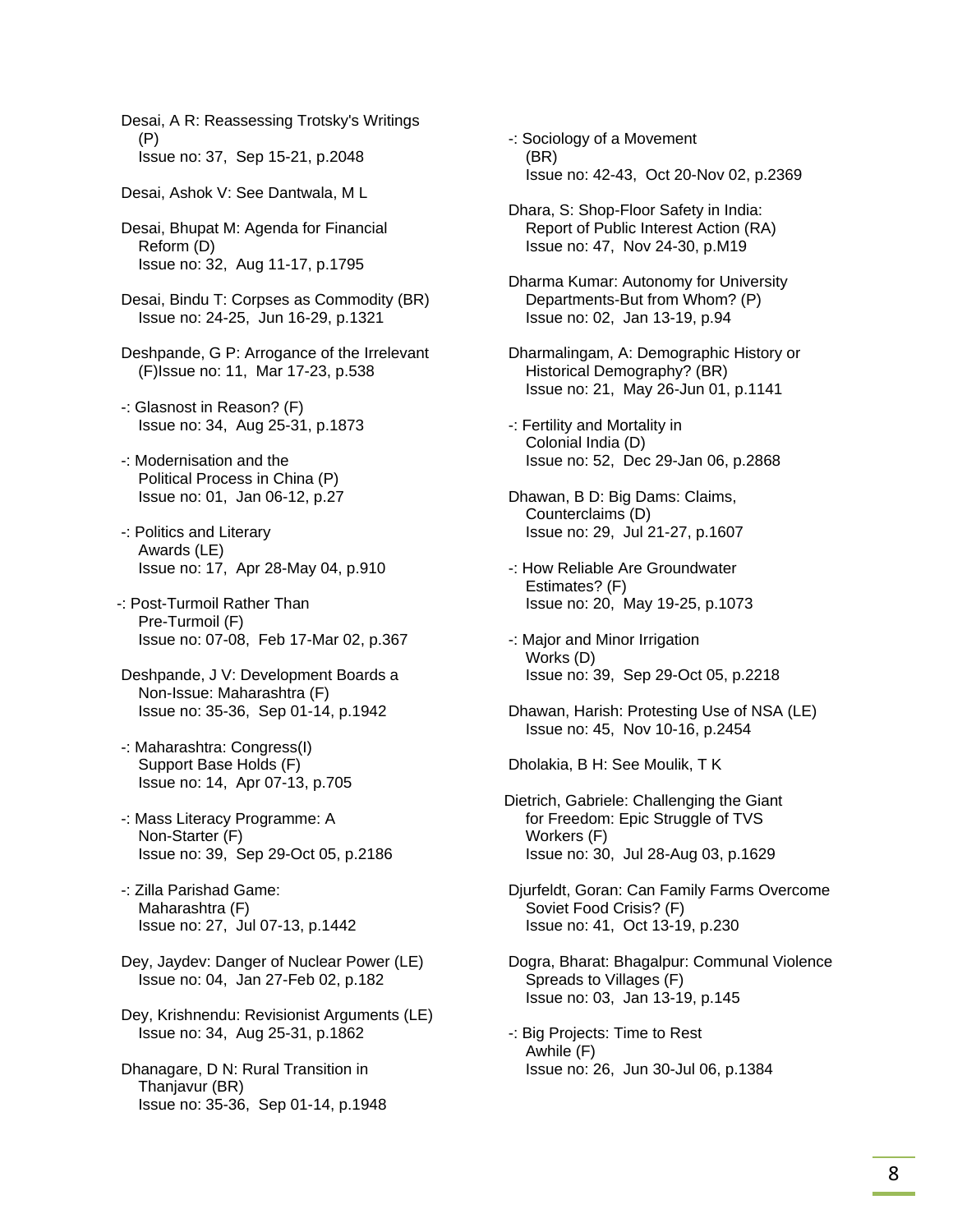Dogra, Bharat : Learning to Live With Dacoits (F) Issue no: 21, May 26-Jun 01, p.1122

- -: Mandal Commission: Will Tribal Interests Suffer? (F) Issue no: 39, Sep 29-Oct 05, p.2187
- -: Protesting Crimes against Women (F) Issue no: 47, Nov 24-30, p.2583
- -: Tehri Dam: What Do Expert Say? (F) Issue no: 11, Mar 17-23, p.m40
- -: Tribal Discontent: Timely Warning (F) Issue no: 14, Apr 07-13, p.710
- Dole, N Y: Kashmir: A Deep-rooted Alienation (F) Issue no: 18-19, May 05-18, p.978
- Dreze, Jean: Poverty in India and the IRDP Delusion (RA) Issue no: 39, Sep 29-Oct 05, p.A95
- Dutta, Prabodh Chandra: Acquitting the Culprit (LE) Issue no: 35-36, Sep 01-14, p.1918
- Dutta, Sangeeta: Relinquishing the Halo: Portrayal of Mother in Indian Writing in English (RA) Issue no: 42-43, Oct 20-Nov 02, p.WS84
- Emadi, Hafizullah: Durand Line and Afghan-Pak Relations (F) Issue no: 28, Jul 14-20, p.1515
- Engineer, Asghar Ali: Communal Riots in Recent Months (F) Issue no: 40, Oct 06-12, p.2234
- -: Grim Tragedy of Bhagalpur Riots: Role of Police-Criminal Nexus (F) Issue no: 06, Feb 10-16, p.305
- -: Muslims in a Multi-Religious Society (P) Issue no: 44, Nov 03-09, p.2420
- -: National Front Government and Communal Situation (F) Issue no: 21, May 26-Jun 01, p.1123

 Ezekiel, Hannan and Johann C Stuyt: Maharashtra Employment Guarantee Scheme: Geographical Distribution of -: Employment (RA) Issue no: 26, Jun 30-Jul 06, p.A86

- Frank, Andre Gunder: East European Revolution of 1989: Lessons for Democratic Social Movements (and Socialists?) (F) Issue no: 05, Feb 03-09, p.251
- -: Europe from Helsinki to Finlandisation (F) Issue no: 02, Jan 13-19, p.90
- -: On the Silk Road: An 'Academic' Travelogue (F) Issue no: 46, Nov 17-23, p.2536
- -: Political Economy of North-South Conflict in Gulf (F) Issue no: 37, Sep 15-21, p.2043
- Friese, Kai: Peasant Communities and Agrarian Capitalism (RA) Issue no: 39, Sep 29-Oct 05, p.A135
- G N: Defending National-Cultural Identity: Kashmir (F) Issue no: 09, Mar 03-09, p.422
- G P D: 'Oh, These Communists!' (F) Issue no: 15, Apr 14-20, p.757
- -: Chicken of Perestroika Coming Home to Roost? (F) Issue no: 20, May 19-25, p.1067
- -: Colonial Legacy Strikes Again (F) Issue no: 32, Aug 11-17, p.1747
- -: From Surprise to Suspense (F) Issue no: 41, Oct 13-19, p.2294
- -: India-China Ties without the Pakistani Entanglement (F) Issue no: 14, Apr 07-13, p.701
- -: Last of the Revolutionaries Issue no: 21, May 26-Jun 01, p.1114
- -: Not a Nationality Question (F) Issue no: 06, Feb 10-16, p.299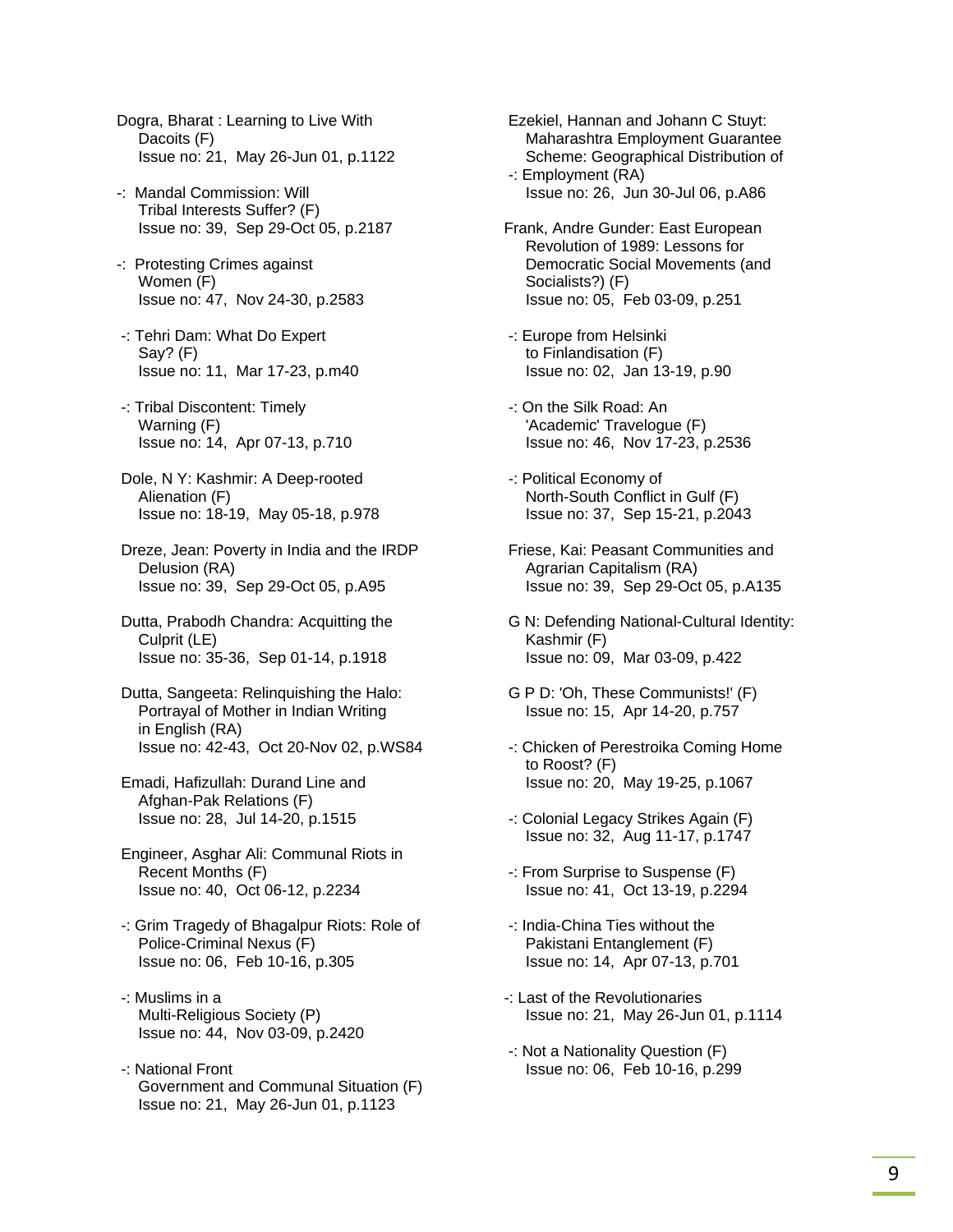- G P D: Of Fleeing Chinese (F) Issue no: 29, Jul 21-27, p.1563
- -: People's Power in South Asia (F) Issue no: 52, Dec 29-Jan 06, p.2819
- -: Religion on Rampage in South Asia (F) Issue no: 45, Nov 10-16, p.2464
- Ganesh, Kamala: Mother Who is Not a Mother: In Search of the Great Indian Goddess (RA) Issue no: 42-43, Oct 20-Nov 02, p.WS58
- -: Todas: Towards Hinduisation (BR) Issue no: 41, Oct 13-19, p.2311
- Ganguly, Bangendu: See Ganguly, Mira
- Ganguly, Hemanga: Edible Oils: Imports Not the Answer (LE) Issue no: 28, Jul 14-20, p.1494
- Ganguly, Mira and Bangendu Ganguly: Prasar Bharati Bill: Critical Assessment (F) Issue no: 10, Mar 10-16, p.484
- Gasper, Des: Reassessing Cooperatives in Africa (BR) Issue no: 13, Mar 31-Apr 06, p.669
- Geetha, V and S V Rajadurai: Communal Violence in Madras: A Portent? (F) Issue no: 38, Sep 22-28, p.2122
- Geetha, V: End of Century Socialism (D) Issue no: 39, Sep 29-Oct 05, p.2220
- -: Geetha V: See Rajadurai, S V
- George, Alex: Congress(I) Victory in the South: Reaction to Frustrated Federal Ambitions (F) Issue no: 02, Jan 13-19, p.81
- -: Sultan and the Saffron (P) Issue no: 52, Dec 29-Jan 06, p.2833
- George, J: Operation Deluge (LE) Issue no: 48-49, Dec 01-14, p.2626
- George, K K: Kerala's Fiscal Crisis: A Diagnosis (SA) Issue no: 37, Sep 15-21, p.2097
- Ghose, Ajit K: 1990-91 Budget and Some Issues of Macroeconomic Policy (F) Issue no: 24-25, Jun 16-29, p.1303
- Ghosh, Arun: End of Socialism? (F) Issue no: 51, Dec 22-28, p.2757
- -: Ferment in Eastern Europe: Global Implications (F) Issue no: 03, Jan 13-19, p.135
- -: A Rejoinder (D) Issue no: 04, Jan 27-Feb 02, p.228
- -: Winter of Discontent in India (F) Issue no: 48-49, Dec 01-14, p.2639
- Ghosh, Jayati: Exchange Rates and Trade Balance: Some Aspects of Recent Indian Experience (SA) Issue no: 09, Mar 03-09, p.441
- Ghosh, Parimal: Communalism and Colonial Labour: Experience of Calcutta Jute Mill Workers, 1880-1930 (RA) Issue no: 30, Jul 28-Aug 03, p.PE61
- Ghosh, Partha S: Conservative Judiciary Threatens Civil Rights: United States (F) Issue no: 03, Jan 13-19, p.151
- Ghosh, Sailendra Nath: Redefining Concepts of Science, Technology and Development (SA) Issue no: 24-25, Jun 16-29, p.1343
- Gidadhubli, R G: From Armament to Disarmament: Conversion Soviet Style (F) Issue no: 45, Nov 10-16, p.2473
- -: Indo-Soviet Trade: Compulsions for Status Quo (m) Issue no: 32, Aug 11-17, p.1765
- Gill, Kanwaljit Kaur and Sucha Singh Gill: Agricultural Development and Industrialisation in Punjab: Some Issues Related to the Pepsi Model (SA) Issue no: 45, Nov 10-16, p.2507

Gill, Sucha Singh: See Gill, Kanwaljit Kaur

Gillespie, Stuart: See Harriss, Barbara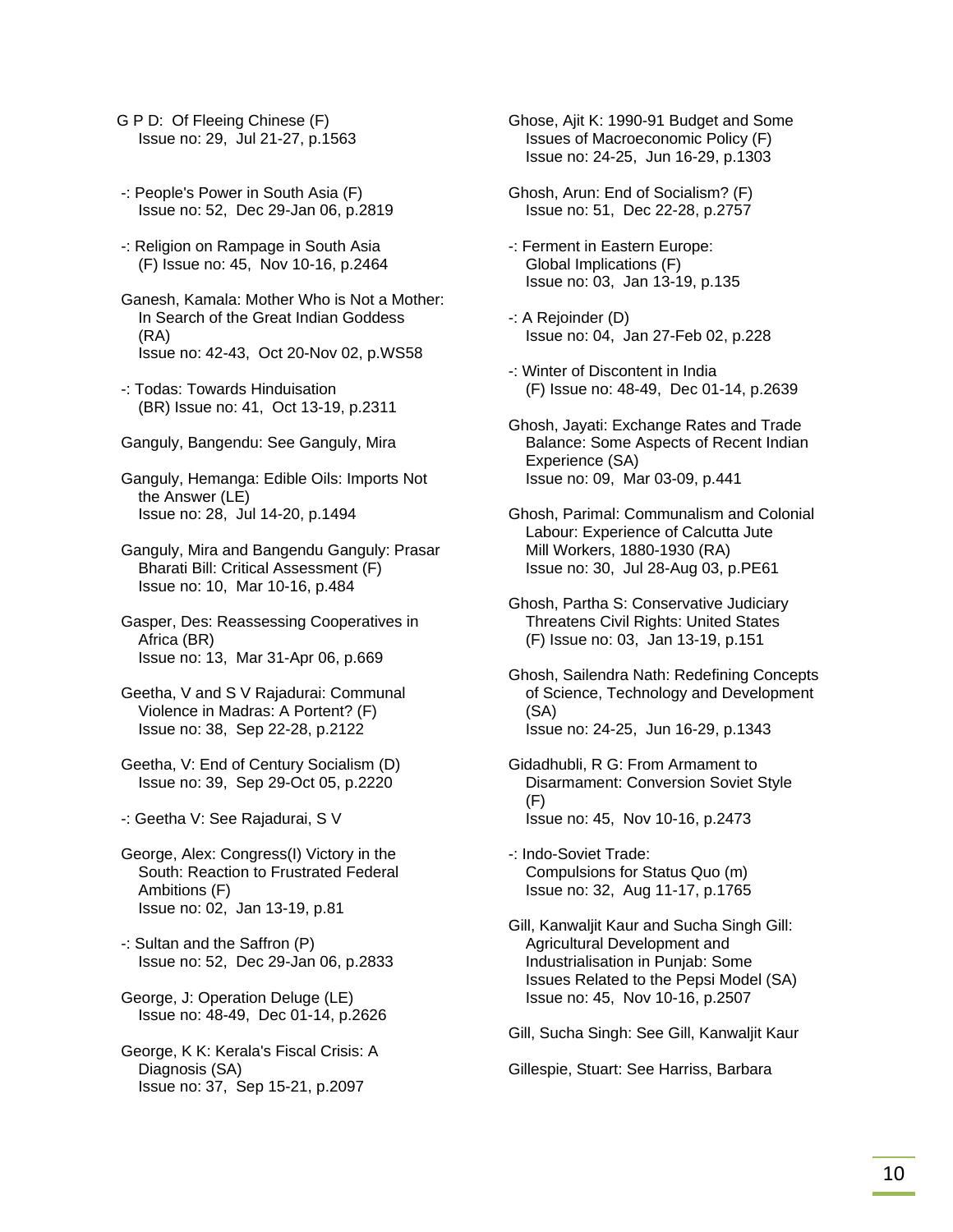Gokhale, Shanta: Mother in Sane Guruji's Shyamchi Ai (RA) Issue no: 42-43, Oct 20-Nov 02, p.WS95

 Goldar, Bishwanath and Hiranya Mukhopadhyay: India's Petroleum Imports: An Econometric Analysis (SA) Issue no: 42-43, Oct 20-Nov 02, p.2373

 Gopal Krishna: Indic Religions and 'The Truth' (LE) Issue no: 27, Jul 07-13, p.1426

 Gopalakrishna Kumar, B: Consumption Disparities, Food Surpluses and Effective Demand Failures: Reflections on Macroeconomics of Drought Vulnerability (SA) Issue no: 10, Mar 10-16, p.499

 Gopalan, C: 'Population Problem': Need for a Total View (P) Issue no: 33, Aug 18-24, p.1827

 -: Health/Nutrition 'Technology Transfer' (SA) Issue no: 04, Jan 27-Feb 02, p.223

 Gopikuttan, G: House Construction Boom in Kerala: Impact on Economy and Society (SA) Issue no: 37, Sep 15-21, p.2083

 Goswami, Omkar: Sickness and Growth of India's Textile Industry: Analysis and Policy Options (SA) Issue no: 44, Nov 03-09, p.2429

 -: Sickness and Growth of India's Textile Industry: Analysis and Policy Options (SA) Issue no: 45, Nov 10-16, p.2496

 Gothoskar, Sujata: Occupational Diseases Information (BR) Issue no: 26, Jun 30-Jul 06, p.1395

 Gough, Kathleen: 'Anthropology and Imperialism' Revisited (P) Issue no: 31, Aug 04-10, p.1705

 Govindarajulu, V: India's S and T Capability: SWOT Analysis (RA) Issue no: 07-08, Feb 17-Mar 02, p.M35  Goyal, Arun: Import-Export Policy: Alibis for Liberalisation (F) Issue no: 24-25, Jun 16-29, p.1310

 Graff, Violette: Aligarh's Long Quest for 'Minority' Status AMU (Amendment) Act, 1981 (SA) Issue no: 32, Aug 11-17, p.1771

 Grewal, O P and K L Tuteja: Communalism and Fundamentalism: A Dangerous Form of Anti-Democratic Politics (F) Issue no: 47, Nov 24-30, p.2592

 Grewal, P S: CPI(M)'s Stand on Reservations (LE) Issue no: 47, Nov 24-30, p.2570

 Guha, Ashok: Reservations in Myth and Reality (F) Issue no: 50, Dec 15-21, p.2716

Guha, Srabani: See Bhattacharya, B B

 Guha, Sumit: Labour Intensity in Indian Agriculture, 1880-1970: Some Findings (RA) Issue no: 52, Dec 29-Jan 06, p.A

- Guhan, S: Flawed Devolution Scheme (SA) Issue no: 23, Jun 09-15, p.1269
- Gulati, Ashok and Pradeep K Sharma: Employment, Foreign Exchange and Environment: Implications for Cropping Pattern (RA) Issue no: 39, Sep 29-Oct 05, p.A111

 -: Prices, Procurement and Production: An Analysis of Wheat and Rice (RA) Issue no: 13, Mar 31-Apr 06, p.A36

 Gulati, Leela: Agricultural Workers' Pension in Kerala: An Experiment in Social Assistance (SA) Issue no: 06, Feb 10-16, p.339

 Gulhati, Kaval: Attitudes Toward Women Managers: Comparison of Attitudes of Male and Female Managers in India (RA) Issue no: 07-08, Feb 17-Mar 02, p.M41

 Gupta, Amit: India and Arms Bazaar of the Nineties (F) Issue no: 38, Sep 22-28, p.2128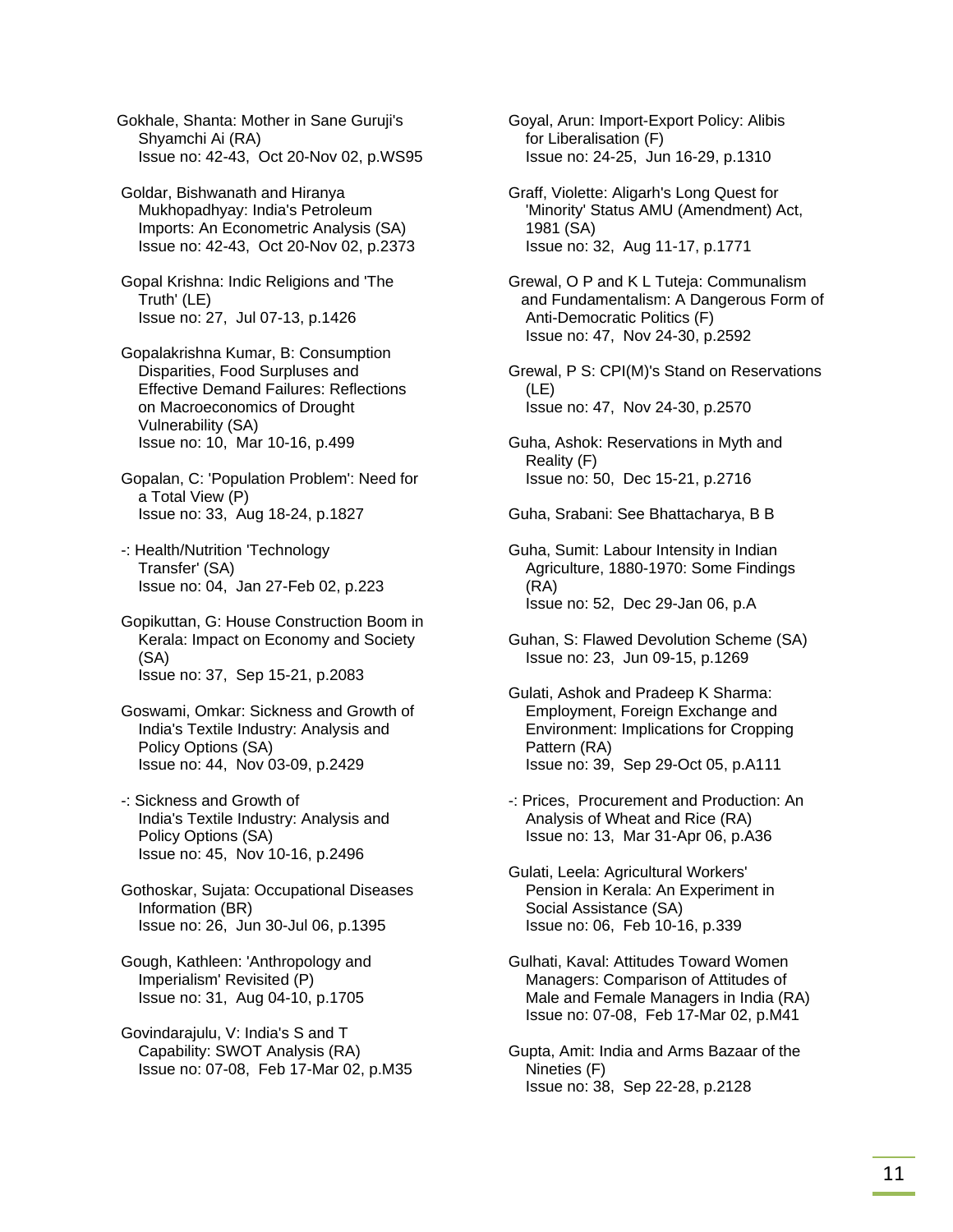- Gupta, Anirudha: A Brahmanic Framework of Power in South Asia? (F) Issue no: 14, Apr 07-13, p.711
- Gupta, Anirudha: Change of Guard in Kathmandu (F) Issue no: 21, May 26-Jun 01, p.1129
- -: Eclectic Venture (BR) Issue no: 16, Apr 21-27, p.833
- -: Living with Neighbours: Which Way? (F) Issue no: 07-08, Feb 17-Mar 02, p.371
- -: MPs Brigade at Kathmandu (F) Issue no: 10, Mar 10-16, p.483
- -: Punjab: Fading of Sikh Diaspora (F) Issue no: 07-08, Feb 17-Mar 02, p.364
- -: South Asian Interactions (BR) Issue no: 11, Mar 17-23, p.548
- Gupta, D R: Exchange Rate Policy: Case for a Second Look (F) Issue no: 03, Jan 13-19, p.142
- Gupta, Narayani: History for the Subalterns (F) Issue no: 13, Mar 31-Apr 06, p.663
- Gupta, Ranjit Das: Inadvertent Omission (LE) Issue no: 01, Jan 06-12, p.2
- Guru, Gopal: Corporation Polls in Kolhapur (F) Issue no: 47, Nov 24-30, p.2588
- -: Not So Sweet: Producers' View of Sugar Co-operative Problems (F) Issue no: 41, Oct 13-19, p.2301
- Harak, Ram: Workers' Struggle in Chhattisgarh (LE) Issue no: 24-25, Jun 16-29, p.1290
- Harriss, Barbara: Anti-Female Discrimination in Nutrients Sharing (D) Issue no: 03, Jan 13-19, p.179
- -; Stuart Gillespie and Jane Pryer: Poverty and Malnutrition at Extremes of South Asian Food Systems (SA) Issue no: 51, Dec 22-28, p.2783
- Harshe, Rajen: India's Non-Alignment: An Attempt at Conceptual Reconstruction (SA) Issue no: 07-08, Feb 17-Mar 02, p.399
- Healey, Nigel M: Thatcher Miracle in Perspective (F) Issue no: 31, Aug 04-10, p.1703
- Hensman, Rohini: See Banaji, Jairus
- Heredia, Rudolf C: Protestants in Urban India (BR) Issue no: 20, May 19-25, p.1081
- -: Social Medicine for Holistic Health: An Alternative Response to Present Crisis (SA) Issue no: 48-49, Dec 01-14, p.2673
- Holla, K R: Into Troubled Waters: India's BoP Situation and Gulf Crisis (F) Issue no: 42-43, Oct 20-Nov 02, p.2356
- Hooja, Rakesh: Informal Rural Finance (LE) Issue no: 21, May 26-Jun 01, p.1106
- Hussain, Akmal: Resource Base Erosion and Sustainable Development in South Asia (SA) Issue no: 33, Aug 18-24, p.1847
- Ilaiah, Kancha: Reservations: Experience as Framework of Debate (F) Issue no: 41, Oct 13-19, p.2307
- -: SCs and STs: Systemic Exploitation (P) Issue no: 51, Dec 22-28, p.2771
- Inquilob: See Rajadurai, S V
- Iyer, Krishna: Plight of Construction Labour (LE) Issue no: 06, Feb 10-16, p.290
- Iyer, Lalitha: See Narasimhan, Gita
- Iyer, Radha: Labour Judiciary in Crisis (F) Issue no: 10, Mar 10-16, p.479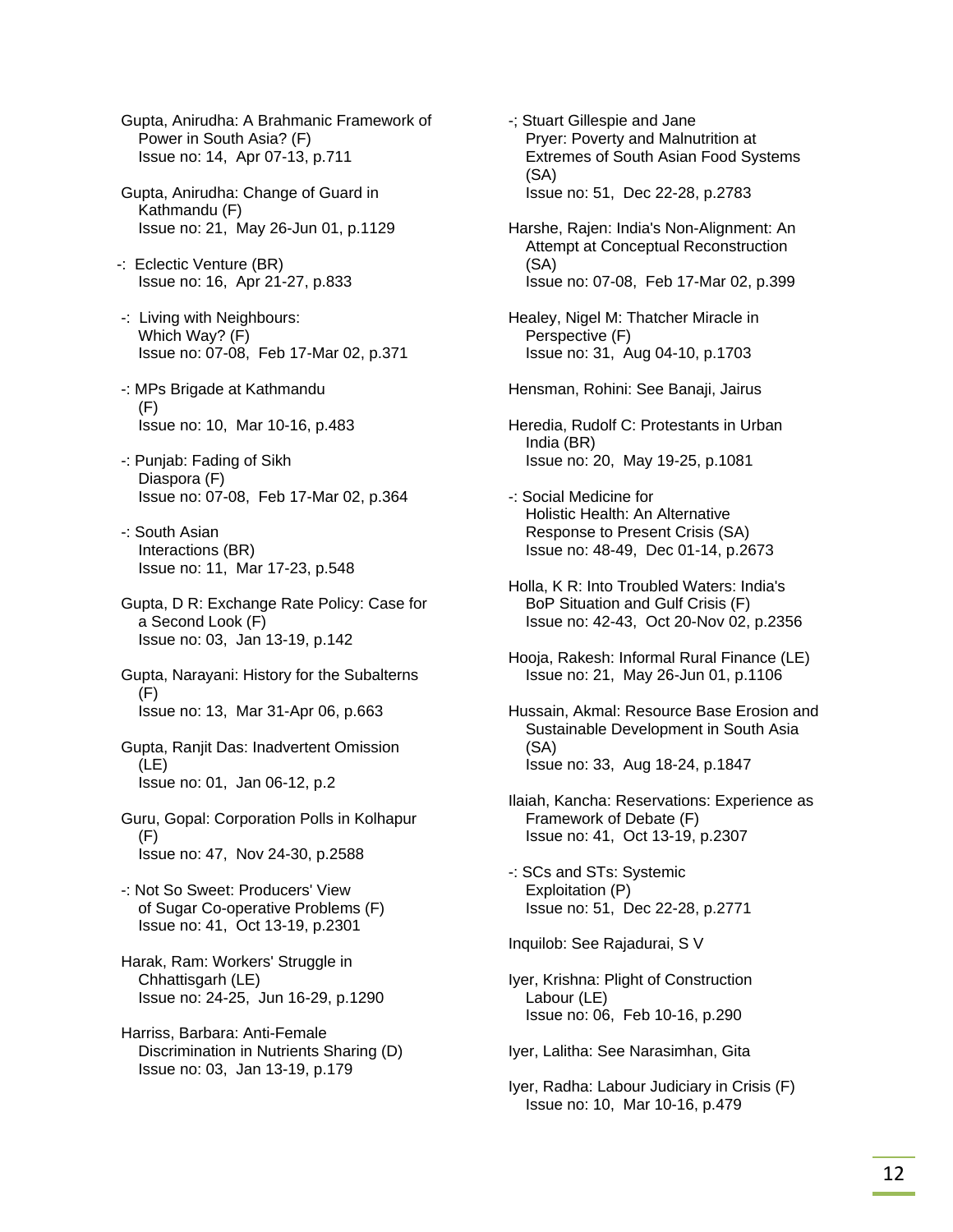Iyer, Ramaswamy R: Large Dam Debate: A Response to an Intervention (D) Issue no: 12, Mar 24-30, p.635

- -: Privatisation Debate: An Alternative Framework (D) Issue no: 27, Jul 07-13, p.1491
- -: Public Enterprises as 'State' and Article 12 (RA) Issue no: 34, Aug 25-31, p.M129
- -: Too Little Water or Too Much? (BR) Issue no: 15, Apr 14-20, p.771
- Jadhav, Narendra and Balwant Singh: Fiscal-Monetary Dynamic Nexus in India: An Econometric Model (SA) Issue no: 03, Jan 13-19, p.159

Jain, Ashok: See Sandhya, G D

- Jain, Devaki: Development Theory and Practice: Insights Emerging From Women's Experience (P) Issue no: 27, Jul 07-13, p.1454
- Jain, L R: See Tendulkar, Suresh D
- Jairath, Jasveen: Irrigation Debate: An Intervention (D) Issue no: 02, Jan 13-19, p.123
- -: Large Dams and Development: A Response to a Response (D) Issue no: 45, Nov 10-16, p.2510
- Jajoo, Madan Gopal: Campaign Starts after War Is Lost? (F) Issue no: 15, Apr 14-20, p.759
- -: CCI: Authority Sans Expertise?: L&T (F) Issue no: 44, Nov 03-09, p.2411
- -: L & T Affair: Nominee Directors' Onerous Responsibility (F) Issue no: 26, Jun 30-Jul 06, p.1381
- -: L & T: Statutory Auditors' Responsibility (F) Issue no: 21, May 26-Jun 01, p.1119

-: L&T Affair: Expediency Masquerading as Principle (F) Issue no: 32, Aug 11-17, p.1755

- -: No End to Aberrations?: L&T Saga (F) Issue no: 28, Jul 14-20, p.1513
- -: One Year of Litigation (F) Issue no: 42-43, Oct 20-Nov 02, p.2357
- Jayaprakash, N D: Perilous Litigation: The Leak Disaster Case (F) Issue no: 51, Dec 22-28, p.2761
- Jeffrey, Robin: Paperback Available (LE) Issue no: 45, Nov 10-16, p.2454
- Jesani, Amar: Limits of Empowerment: Women in Rural Health Care (SA) Issue no: 20, May 19-25, p.1098
- Jesani, Amar et al: Victimisation of Medical Professionals (LE) Issue no: 26, Jun 30-Jul 06, p.1362
- Jha, Satish: Biotech and Third World (RA) Issue no: 23, Jun 09-15, p.1243
- -: Biotech and Third World (RA) Issue no: 23, Jun 09-15, p.1243
- -: Biotech and Third World (RA) Issue no: 23, Jun 09-15, p.1243
- Jivan: Missionaries and Translation (LE) Issue no: 20, May 19-25, p.1058
- Jodha, N S and R P Singh: Crop Rotation in Traditional Farming Systems in Selected Areas of India (RA) Issue no: 13, Mar 31-Apr 06, p.A28
- Jodha, N S: Rural Common Property Resources: Contributions and Crisis (RA) Issue no: 26, Jun 30-Jul 06, p.A65

Joshi, Vijay: See Bhargava, Sandeep

 Kakwani, N and K Subbarao: Rural Poverty and Its Alleviation in India (RA) Issue no: 13, Mar 31-Apr 06, p.A2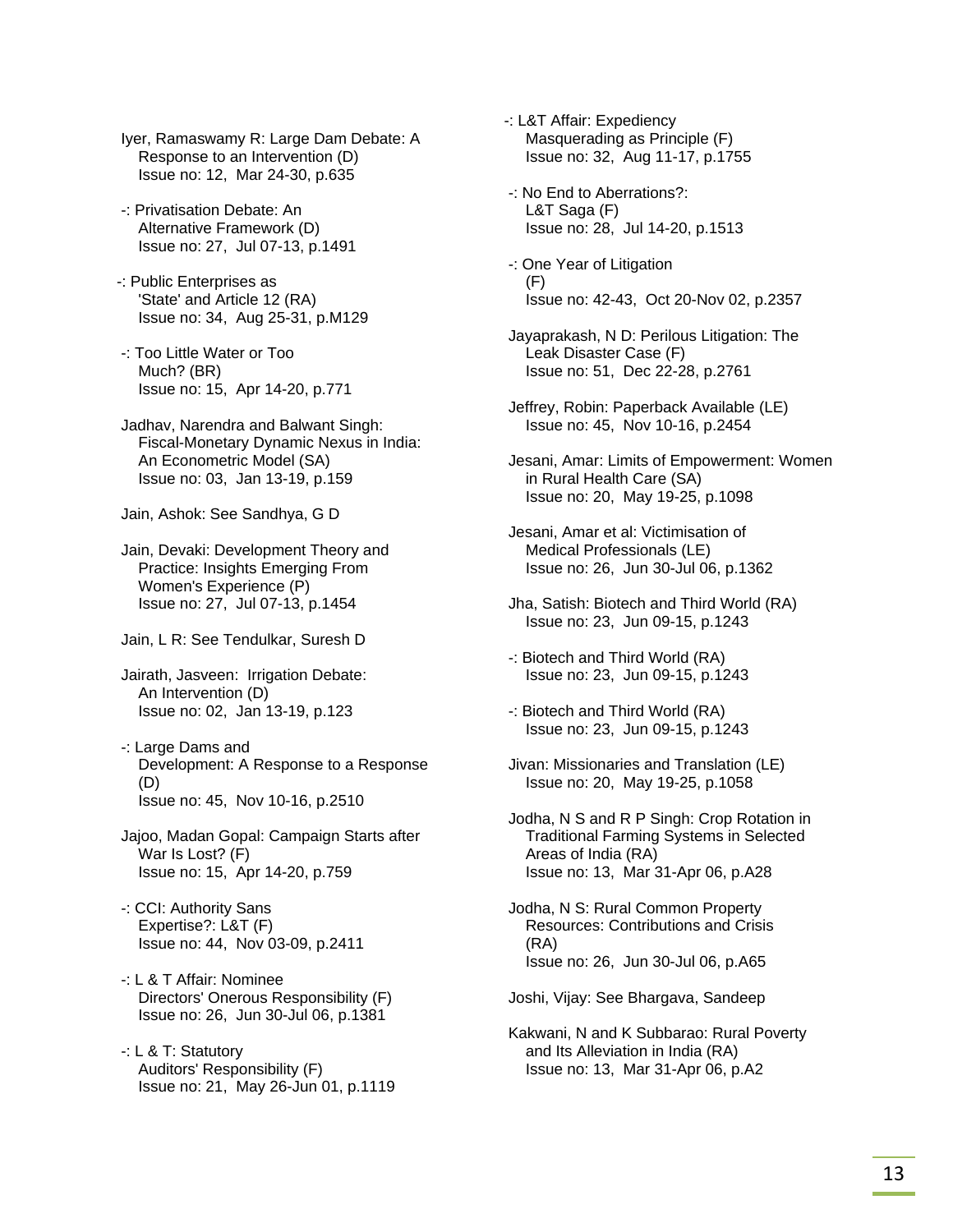Kamarupee: Passing of Phizo: Nagaland (F) Issue no: 18-19, May 05-18, p.983

- Kannan, K P: 'Organic' and 'Traditional' Intellectuals (LE) Issue no: 27, Jul 07-13, p.1426
- Kannan, K P and K Pushpangadan: Dissecting Agricultural Stagnation in Kerala: An Analysis across Crops, Seasons and Regions (SA) Issue no: 35-36, Sep 01-14, p.1991
- -: Kerala Economy at the Crossroads? (SA) Issue no: 35-36, Sep 01-14, p.1951
- -: Secularism and People's Science Movement in India (F) Issue no: 06, Feb 10-16, p.311
- Kansal, S M: Disparity in Income and Levels of Living among Teachers in Delhi (SA) Issue no: 46, Nov 17-23, p.2547
- Kapoor, D B: Asbestos and Health (LE) Issue no: 29, Jul 21-27, p.1554
- Karandikar, P D: Politics of Immunisation (LE) Issue no: 24-25, Jun 16-29, p.1290
- Karat, Brinda: Not Such a Bizarre Cause (LE) Issue no: 13, Mar 31-Apr 06, p.638
- Karuppaiyan, E: Alienation of Tribal Lands in Tamil Nadu (F) Issue no: 22, Jun 02-08, p.1185
- Kashyap, Subhash C: A New Parliamentary Initiative: Subject-Based Standing Committees of Parliament (SA) Issue no: 40, Oct 06-12, p.2273
- Kelkar, Vijay L and Rajiv Kumar: Industrial Growth in the Eighties: Emerging Policy Issues (SA) Issue no: 04, Jan 27-Feb 02, p.209
- Kellogg, David: Deng Xiaoping and Dazibao (LE) Issue no: 23, Jun 09-15, p.1226
- -: Kellogg, David: See Min, Tang

 Kerala Co-Ordination Committee: Conference on Women's Movements in India (LE) Issue no: 17, Apr 28-May 04, p.910

- Keshwaar, Sanobar: Murder of Trade Unionist (LE) Issue no: 07-08, Feb 17-Mar 02, p.354
- Kewal Ram: Technology Transfer and Indigenous Technology: Petrochemical Industry in India (RA) Issue no: 21, May 26-Jun 01, p.M75
- Khadria, Binod: Limited Perspective on Education (F) Issue no: 50, Dec 15-21, p.2705
- -: Migration of Human Capital to United States (SA) Issue no: 32, Aug 11-17, p.1784
- Khan, Iqbal: Secularism and Pedagogy: A Response (D) Issue no: 05, Feb 03-09, p.287
- Khatkhate, Deena R: Congress(I) and Communalism (LE) Issue no: 02, Jan 13-19, p.62
- -: Consciousness Precedes Being (F) Issue no: 22, Jun 02-08, p.1178
- -: Epiphany At Last (BR) Issue no: 29, Jul 21-27, p.1581
- -: For Ever Embers (F) Issue no: 07-08, Feb 17-Mar 02, p.369
- -: If Lips Would Keep from Slips (F) Issue no: 31, Aug 04-10, p.1680
- -: Indian Royalty: An Equal Exchange (F) Issue no: 17, Apr 28-May 04, p.919
- -: Infinite Majesty, Infinite Infamy (F) Issue no: 37, Sep 15-21, p.2033
- -: Monetary Policy in India: A Command Approach (SA) Issue no: 33, Aug 18-24, p.1856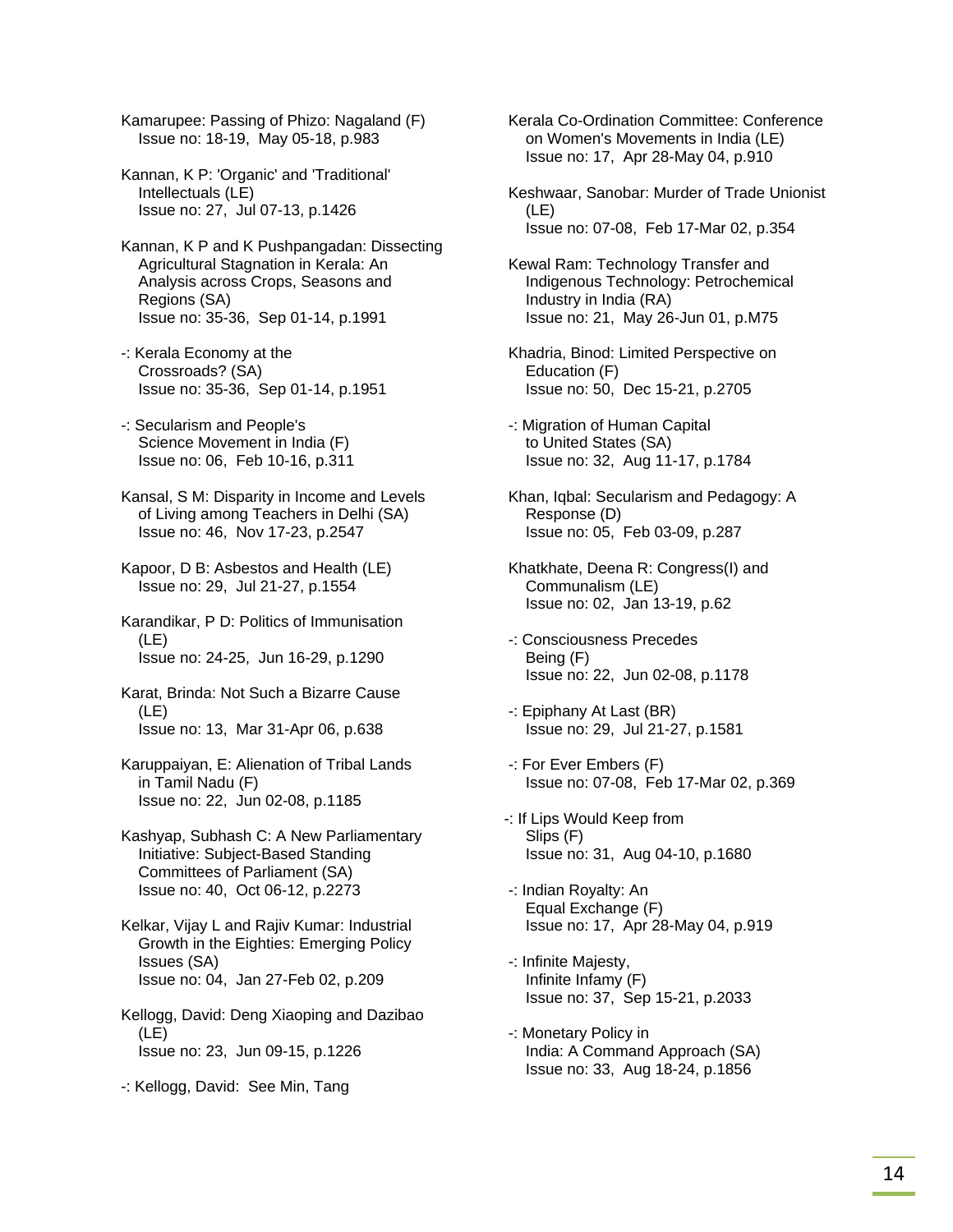- Khatkhate, Deena R: Ostriches of Our Time (F) Issue no: 02, Jan 13-19, p.75
- -: Parting with Heroes (F) Issue no: 01, Jan 06-12, p.11
- -: Profile of Leadership in a Developing Society (P) Issue no: 47, Nov 24-30, p.2595
- -: A Scatological Chaos (F) Issue no: 52, Dec 29-Jan 06, p.2820
- -: Trading Marx for Dollars (F) Issue no: 44, Nov 03-09, p.2403
- -: A Tragic Odyssey (F) Issue no: 48-49, Dec 01-14, p.2637
- -: Trashing the Trumps (F) Issue no: 20, May 19-25, p.1065
- -: When Karl Marx Meets Indian Communists (F) Issue no: 18-19, May 05-18, p.975
- -: Whose Life Is It Anyway? (F) Issue no: 34, Aug 25-31, p.1872m
- -: Wreckers United (F) Issue no: 41, Oct 13-19, p.2297
- Kochar, R J: Kin in Court (LE) Issue no: 33, Aug 18-24, p.1798
- -: Right to Strike: Has Supreme Court Moved Backward? (F) Issue no: 29, Jul 21-27, p.1564
- Kosambi, Meera: Colonial City in Its Global Niche (RA) Issue no: 51, Dec 22-28, p.2775
- Kripa Shankar: Land Ownership, Asset Structure, and Income Distribution in Eastern Uttar Pradesh (SA) Issue no: 42-43, Oct 20-Nov 02, p.2385
- -: Private Tubewells Promote Growth: Uttar Pradesh (F) Issue no: 26, Jun 30-Jul 06, p.1380

 Krishna Kumar: Education and Secularism (LE) Issue no: 13, Mar 31-Apr 06, p.638

- -: Quest for Self-Identity: Cultural Consciousness and Education in Hindi Region, 1880-1950 (SA) Issue no: 23, Jun 09-15, p.1247
- Krishnaji, N: Agricultural Price Policy: A Survey with Reference to Indian Foodgrain Economy (RA) Issue no: 26, Jun 30-Jul 06, p.A54
- -: Food Policy in a Changed Context (BR) Issue no: 48-49, Dec 01-14, p.2654
- -: Land and Labour in India: The Demographic Factor (SA) Issue no: 18-19, May 05-18, p.1037
- Krishnan, Prabha: In the Idioms of Loss: Ideology of Motherhood in Television Serials (RA) Issue no: 42-43, Oct 20-Nov 02, p. WS103
- Krishnaraj, Maithreyi: Women's Work in Indian Census: Beginnings of Change (SA) Issue no: 48-49, Dec 01-14, p.2663
- Krishnaswamy, K S: Politicisation and All That (P) Issue no: 07-08, Feb 17-Mar 02, p.383
- Kumar, B L: See Basant, Rakesh
- Kumar, K G: New God or Old Devil? (BR) Issue no: 52, Dec 29-Jan 06, p.2841
- Kumar, S: Red Salute to Comrade Bapu (LE) Issue no: 37, Sep 15-21, p.2022
- Kumtha, Anand: Instigating Communal Frenzy (LE) Issue no: 47, Nov 24-30, p.2570
- Kundu, Amitabh: Housing: No Hope for the Poor? (BR) Issue no: 31, Aug 04-10, p.1709
- -: Reservationists, Anti-Reservationists and Democracy (F) Issue no: 45, Nov 10-16, p.2477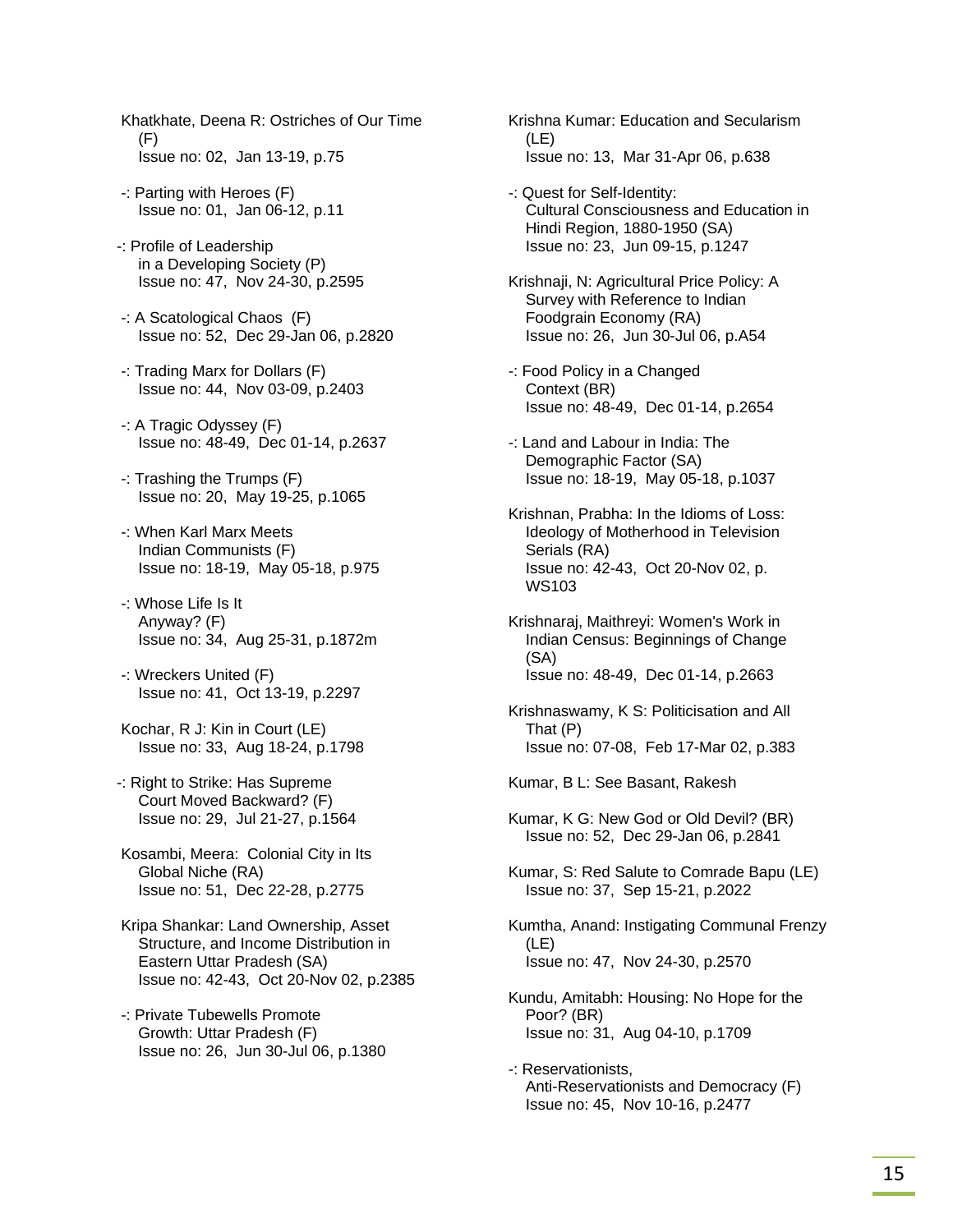Kurian, N J: Employment Potential in Rural India: An Analysis (RA) Issue no: 52, Dec 29-Jan 06, p.A

Kurian, Paul: Rational Energy Strategies (BR) Issue no: 01, Jan 06-12, p.32 Kurien, C T: Dual Strategy for a Dual Economy? (BR) Issue no: 05, Feb 03-09, p.263

 -: More on Efficiency and Exploitation in Development Economics (D) Issue no: 35-36, Sep 01-14, p.2019

 -: Values, Efficiency and Exploitation (D) Issue no: 18-19, May 05-18, p.1055

 -: Winds of Change? (SA) Issue no: 16, Apr 21-27, p.865

 Kurien, John and T R Thankappan Achari: Overfishing Along Kerala Coast: Causes and Consequences (SA) Issue no: 35-36, Sep 01-14, p.2011

 Lakdawala, D T: Few Indications of Long-Term Policy (SA) Issue no: 16, Apr 21-27, p.869

 -: Overview (SA) Issue no: 23, Jun 09-15, p.1260

 Lakha, Salim: Growth of Computer Software Industry in India (SA) Issue no: 01, Jan 06-12, p.49

 Lakshmanan, M: AIIMS: Unhappy Workers, Neglected Patients (F) Issue no: 45, Nov 10-16, p.2471

 -: MGR and Static Equilibrium (LE) Issue no: 02, Jan 13-19, p.62

 -: Tamil Nadu's Backward Classes: Compartmentalised Reservations (F) Issue no: 39, Sep 29-Oct 05, p.2185

 Lakshmi, C S: Mother, Mother-Community and Mother-Politics in Tamil Nadu (RA) Issue no: 42-43, Oct 20-Nov 02, p.WS72

 Levitt, Kari: Debt, Adjustment and Development: Looking to the 1990s (SA) Issue no: 29, Jul 21-27, p.1585

 Lieten, G K: Depeasantisation Discontinued: Land Reforms in West Bengal (SA) Issue no: 40, Oct 06-12, p.2265

 Lin, Sharat G: 1990s: Decade of Global Economic and Political Crisis (RA) Issue no: 04, Jan 27-Feb 02, p.PE47

 Lobo, Lancy: Caste, Horizontal and Vertical (BR) Issue no: 28, Jul 14-20, p.1518

 Mahendra Dev, S: Non-Agricultural Employment in Rural India: Evidence at a Disaggregate Level (SA) Issue no: 28, Jul 14-20, p.1526

 Maitra, Priyatosh: Caste Reservation and Technological Change (LE) Issue no: 37, Sep 15-21, p.2022

 Majumdar, Sumit: Institutions for International Co-operation: An Analysis of the United Nations Law of the Sea Conference and Convention (SA) Issue no: 48-49, Dec 01-14, p.2681

Makhijani, Annie: See Makhijani, Arjun

 Makhijani, Arjun; Amanda Bickel and Annie Makhijani: Ozone Depletion: Cause and Effects (P) Issue no: 10, Mar 10-16, p.493

 Manchanda, Rita: Annual Nuclear Hiccup in US-Pakistan Relations (F) Issue no: 44, Nov 03-09, p.2414

Mangat, Harbans: See Bhattacharya, Dipankar

 Mani, Sunil: Biotechnology Research in India: Implication for Indian Public Sector Enterprises (RA) Issue no: 34, Aug 25-31, p.M115

 Mari Bhat, P N and S Irudaya Rajan: Demographic Transition in Kerala Revisited (SA) Issue no: 35-36, Sep 01-14, p.1957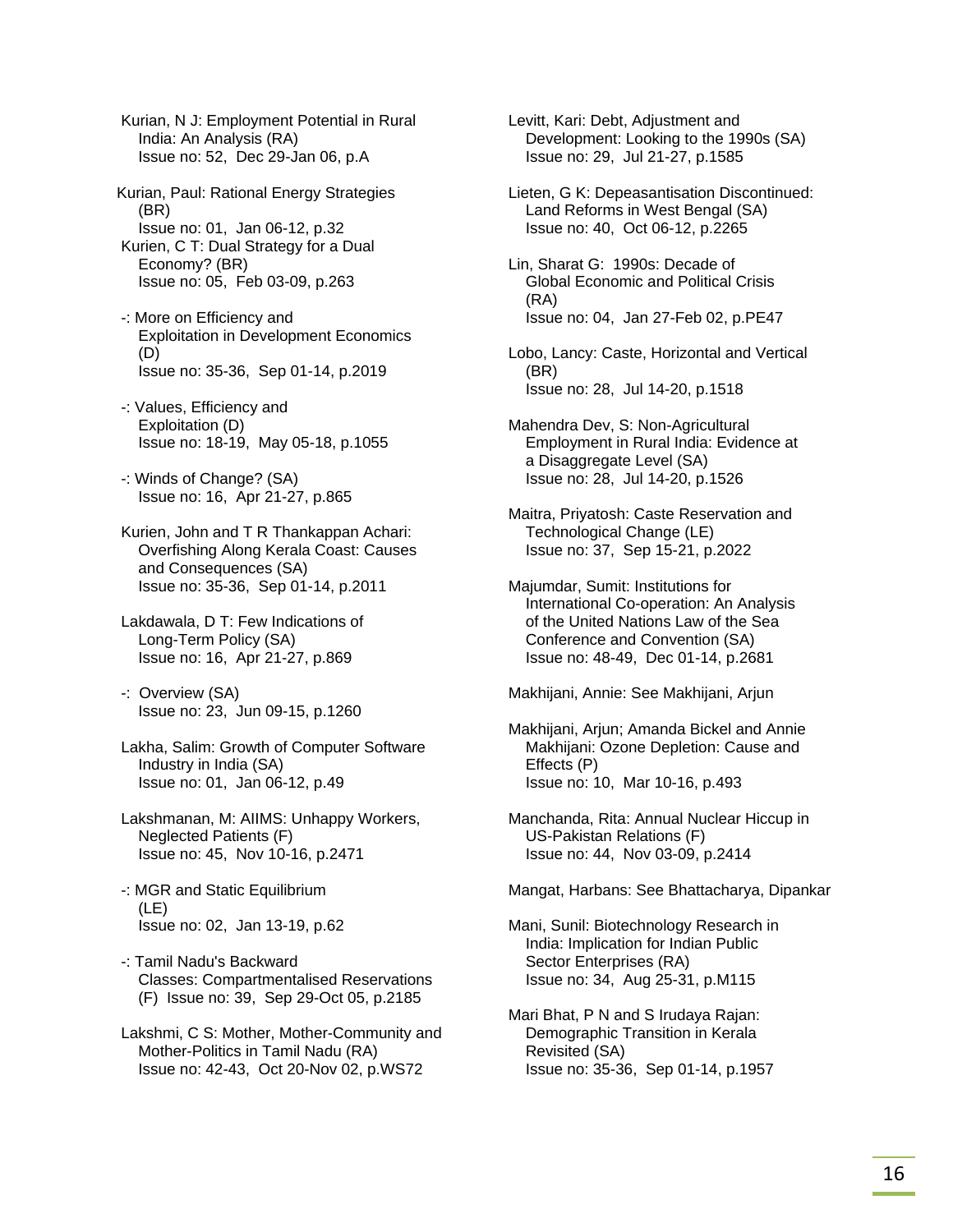Mari Bhat, P N: Fertility and Mortality in Colonial India (D) Issue no: 37, Sep 15-21, p.2107

 Mathew, E T: Financing College Education in the Private Sector in Kerala (SA) Issue no: 17, Apr 28-May 04, p.943

 Mathew, P M: State Sector Enterprises in Kerala (D) Issue no: 24-25, Jun 16-29, p.1349

Mathur, Purnima: See Sandhya, G D

 Maxwell, Neville: Fresh Insights into India's Boundary Claims (BR) Issue no: 44, Nov 03-09, p.2425

 -: Fresh Insights into India's Boundary Claims (BR) Issue no: 44, Nov 03-09, p.2425

 Medhora, Phiroze B: Planning: After the Approach Paper (F) Issue no: 26, Jun 30-Jul 06, p.1372

 Mehta, Jaya: Working Class Struggles in Third World (BR) Issue no: 26, Jun 30-Jul 06, p.1394

Min, Tang and David [Tr] Kellogg: 'Artificially Induced Miscarriage': A Little Affair of the Women (RA) Issue no: 17, Apr 28-May 04, p.WS15

 Minhas, B S: NSS Consumer Expenditure Data: A Comment (D)

Issue no: 04, Jan 27-Feb 02, p.227

 -: NSS Consumer Expenditure Data: Further Comment (D) Issue no: 09, Mar 03-09, p.463

 Mishra, Brahmanand: Nepal's New Constitution: One Step Forward (F) Issue no: 48-49, Dec 01-14, p.2650

 -: Royal Whims vs People's Rights (F) Issue no: 44, Nov 03-09, p.2412

Mishra, R K: See Sankar, T L

 Mishra, Rabi Shankar and Jatindra Kumar Nayak: Literature and Society (D) Issue no: 34, Aug 25-31, p.1915

 Misra, Amaresh: New Ideological and Organisational Trends in Indian Left (F)Issue no: 34, Aug 25-31, p.1891

 Misra, Udayon: Twilight of Asom Gana Parishad? (F) Issue no: 05, Feb 03-09, p.247 Mitra, Arup: Land Price in Indian Cities: Dimensions and Determinants of Change

 (SA) Issue no: 50, Dec 15-21, p.2723

-: Mitra, Arup: See Bhattacharya, B B

 Mitra, Ashok: Being and Nothingness (BR) Issue no: 02, Jan 13-19, p.99

 -: Agricultural Production in Maharashtra: Growth and Instability in the Context of New Technology (RA) Issue no: 52, Dec 29-Jan 06, p.A146

- -: Major and Minor Irrigation Works (D) Issue no: 16, Apr 21-27, p.901
- -: Water Resources Management Discussion at Agricultural Economics Conference (F) Issue no: 04, Jan 27-Feb 02, p.199
- -: Great Calcutta Killings of 1946: What Went Before and After (SA) Issue no: 05, Feb 03-09, p.273
- -: Is Calcutta Still India's City? (F) Issue no: 18-19, May 05-18, p.1001
- -: Juggling Fiends (BR) Issue no: 22, Jun 02-08, p.1199
- -: Parting of Ways: Partition and After in Bengal (SA) Issue no: 44, Nov 03-09, p.2441
- Modi, Laxmi Narain: Ignoring Agricultural Engineering (LE) Issue no: 42-43, Oct 20-Nov 02, p.2342
- -: Soil Nutrition and Chemical Fertilisers (LE) Issue no: 34, Aug 25-31, p.1862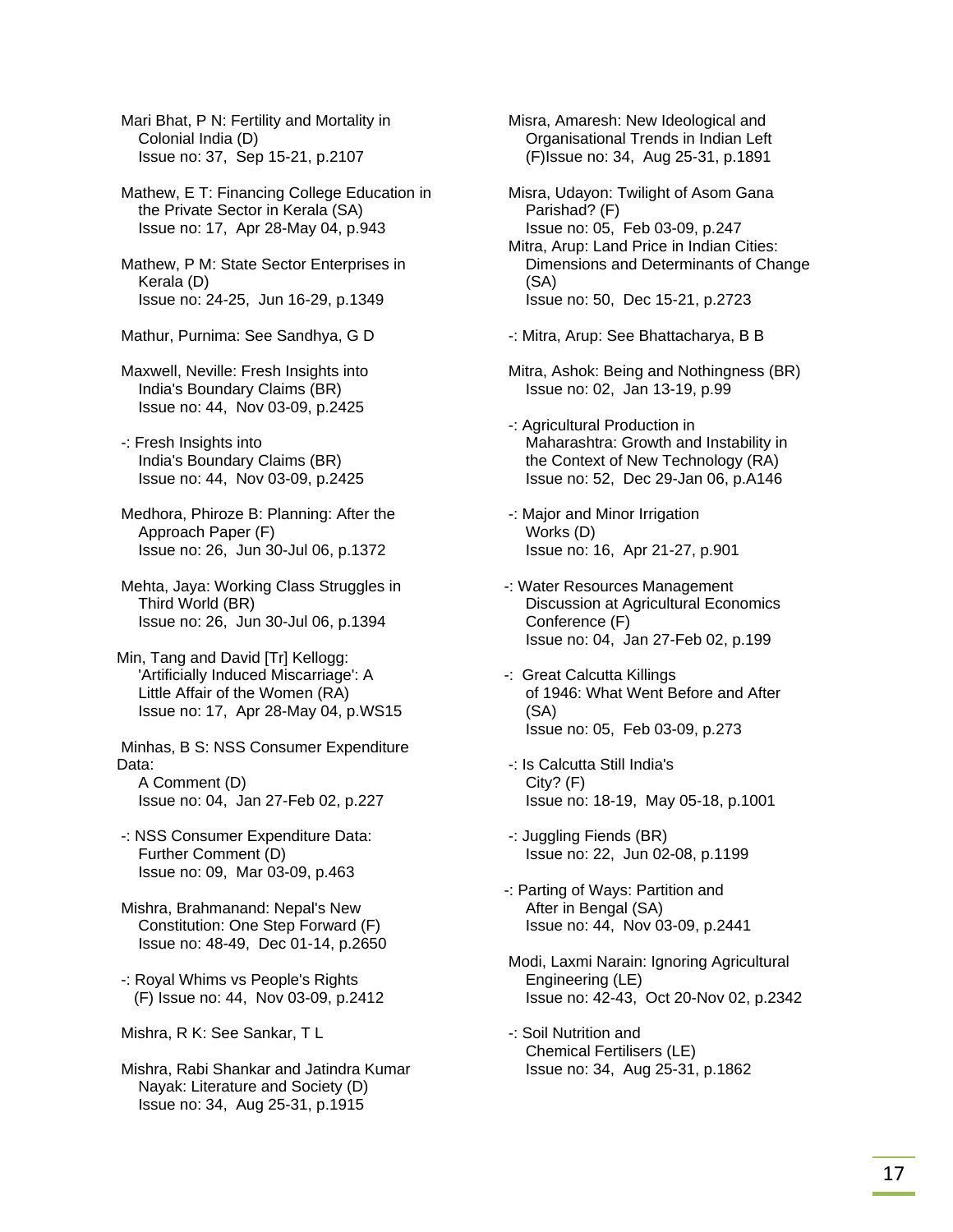Mody, Ashoka: A Sense of Inevitability (BR) Issue no: 02, Jan 13-19, p.100

 Mohan, Dinesh: Tantrums for Technology Transfer (F) Issue no: 05, Feb 03-09, p.249

 Mohanty, Deepak and V S Raghavan: New Series on National Accounts Statistics and Structure of Indian Economy (SA) Issue no: 27, Jul 07-13, p.1480

 Morkhandikar, R S: Dilemmas of Dalit Movement in Maharashtra: Unity Moves and After (F) Issue no: 12, Mar 24-30, p.586

 -: India's Response to Gulf Crisis (LE) Issue no: 41, Oct 13-19, p.2282

 Morris, Sebastian: Cost and Time Overruns in Public Sector Projects (RA) Issue no: 47, Nov 24-30, p.M154

-: Foreign Direct Investment from India: Ownership and Control of 'Joint Ventures' Abroad (SA) Issue no: 07-08, Feb 17-Mar 02, p.M23

 Motnahalli, Prabhakara S: Author's Persons (BR) Issue no: 14, Apr 07-13, p.720

- Moulik, T K; B H Dholakia and P R Shukla: Energy Demand Forecast for Agriculture in India (RA) Issue no: 52, Dec 29-Jan 06, p.A
- Muhamad, Goenawan: See Papanek, Hanna

 Mujumdar, N A: Agenda for Financial Reform (D) Issue no: 48-49, Dec 01-14, p.2688

- -: Financial Scenario in the 1990s: Agenda for Reform (SA) Issue no: 14, Apr 07-13, p.731
- Mukherjee, Robin: See Chattopadhyay, Manabendu
- -: Mukherjee, Robin See Chattopadhyay, Manabendu

 Mukhopadhyay, Hiranya: See Goldar, **Bishwanath** 

 Mukta, Parita: Worshipping Inequalities: Pro-Narmada Dam Movement (F) Issue no: 41, Oct 13-19, p.2300

Mulay, Suhasini: See Bose, Tapan

 Mundargi, Tirumal: Congress and Zamindars: Collaboration and Consultation in Bihar, 1915-36 (SA) Issue no: 22, Jun 02-08, p.1217

 Muralidharan, Sukumar: Saddam Hussein, Western Imperialism and Arab Identity (F) Issue no: 38, Sep 22-28, p.2133

- Murthy, K R S: MOU: More Memorandum than Understanding (RA) Issue no: 21, May 26-Jun 01, p.M59
- Nadkarni, M V: New Charter for Poor? (BR) Issue no: 18-19, May 05-18, p.1033

Nag, A K: See Sastry, D V S

- Nagaraj, R: Growth Rate of India's GDP, 1950-51 to 1987-88: Examination of Alternative Hypotheses (SA) Issue no: 26, Jun 30-Jul 06, p.1396
- -: Industrial Growth: Further Evidence and towards an Explanation and Issues (SA) Issue no: 41, Oct 13-19, p.2313
- Nagesh Kumar: Cost of Imported and Local Technologies: Implications for Technology Policy (SA) Issue no: 02, Jan 13-19, p.103

 Nair, Janaki: 'Feminising' Winnie: Mandela's US Tour (F) Issue no: 33, Aug 18-24, p.1824

- -: Representing Labour in Old Mysore: Kolar Gold Fields Strike of 1930 (RA) Issue no: 30, Jul 28-Aug 03, p.PE73
- Nair, K Madhavan: Personal Taxation (LE) Issue no: 12, Mar 24-30, p.578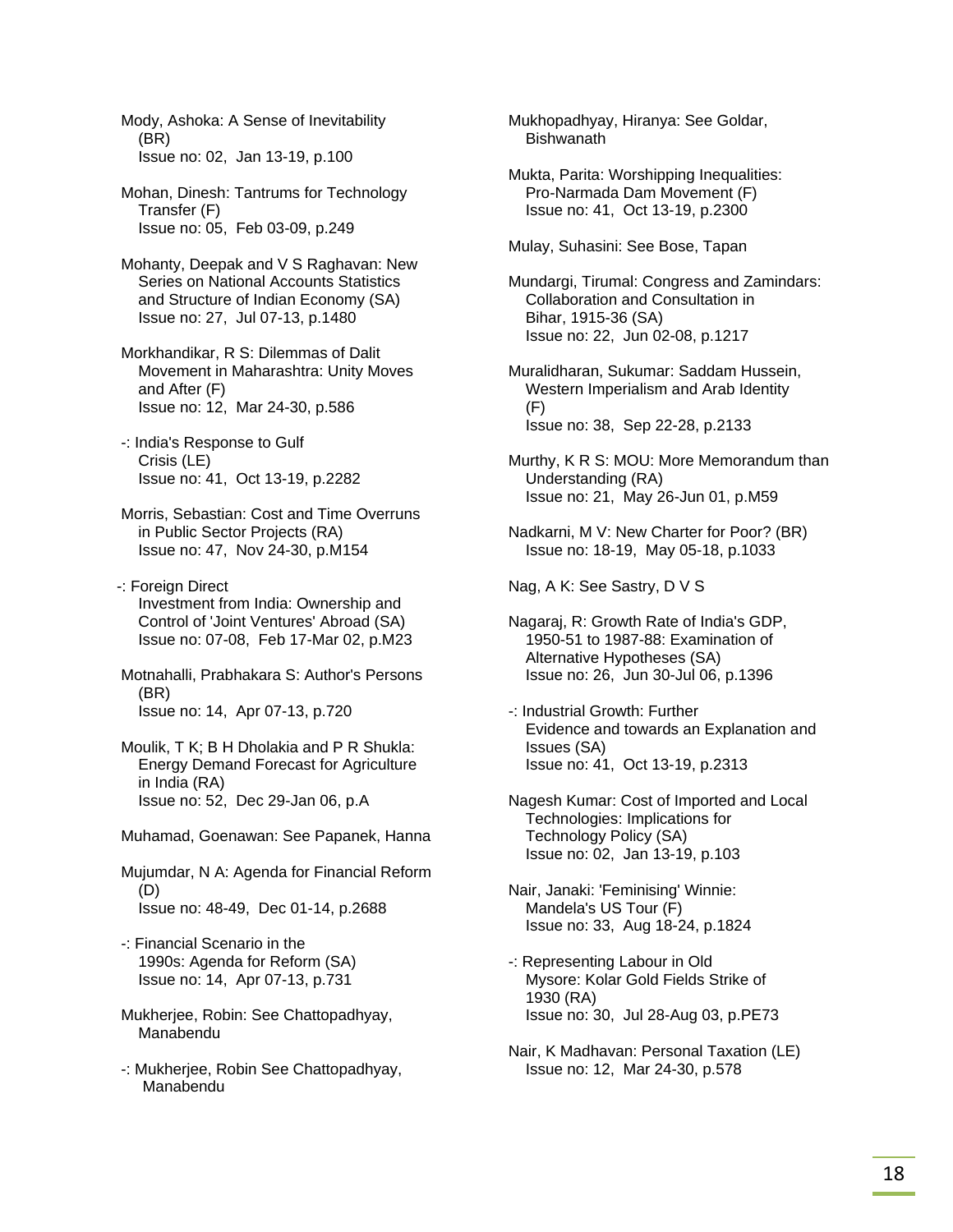Nair, K N: Cattle Development in Kerala: Trends and Prospects (SA) Issue no: 35-36, Sep 01-14, p.2005

Nandagopal, R: See Sankar, T L

 Narasimhan, Gita and Lalitha Iyer: Attitudes towards Women Managers (D) Issue no: 44, Nov 03-09, p.2451

 Narayan, Thelma: Health Impact of Bhopal Disaster: An Epidemiological Perspective (SA) Issue no: 33, Aug 18-24, p.1835

 -: Health Impact of Bhopal Disaster: An Epidemiological Perspective (SA) Issue no: 34, Aug 25-31, p.1905

-: Narayan, Thelma See: Ravi

 Narayanswamy, Ramnath: Albania: Economic Disequilibrium and Political Instability (F) Issue no: 35-36, Sep 01-14, p.1943

 -: East European on Eastern Europe: Interview with a Hungarian Economist (F) Issue no: 12, Mar 24-30, p.600

 -: Socialism, Economic Reform and Property Rights (F) Issue no: 09, Mar 03-09, p.430

 -: Soviet and East European Indebtedness (F) Issue no: 01, Jan 06-12, p.21

 Nath, G Narendra: State Repression in Andhra Pradesh (LE) Issue no: 18-19, May 05-18, p.966

 Nauriya, Anil: Securing the Right to Work: Some Constitutional and Economic Aspects (F) Issue no: 02, Jan 13-19, p.77

 Nayak, Jatindra Kumar: See Mishra, Rabi Shankar

 Nayak, Pulin B and Pawan K Aggarwal: Exemption Limit and Personal Income Tax (D) Issue no: 06, Feb 10-16, p.352

 Nayak, Pulin B: Fiscal Crisis and the Budget (SA) Issue no: 16, Apr 21-27, p.883

 Nayar, K R: Environment and International Worldviews: Two Steps Backward (SA) Issue no: 09, Mar 03-09, p.457

 Nigam, Aditya: Mandal Commission and the Left (F) Issue no: 48-49, Dec 01-14, p.2652

 Nikhlesh Kumar: Incoherent Collection (BR) Issue no: 47, Nov 24-30, p.2600

 Niranjana, Tejaswini: 'History, Really Beginning': Compulsions of Post-Colonial Pedagogy (SA) Issue no: 42-43, Oct 20-Nov 02, p.2379

 -: Class, Caste and Reservations (LE) Issue no: 46, Nov 17-23, p.2514

-: Translation, Colonialism and Rise of English (SA) Issue no: 15, Apr 14-20, p.773

 Noorani, A G: Article 19's Indictment (CL) Issue no: 48-49, Dec 01-14, p.2636

 -: Indira Gandhi and Indian Muslims (P) Issue no: 44, Nov 03-09, p.2417

 -: Jinnah's Commitment to Liberalism (CL) Issue no: 02, Jan 13-19, p.71

 -: Press Freedom and Legal Remedies (CL) Issue no: 42-43, Oct 20-Nov 02, p.2351

 -: Press Freedom and Right to Privacy (CL) Issue no: 18-19, May 05-18, p.977

 -: Publishing Cabinet Secrets: Lessons from Sri Lanka (CL) Issue no: 23, Jun 09-15, p.1235

 -: Report on Racial Violence in Britain (CL) Issue no: 15, Apr 14-20, p.758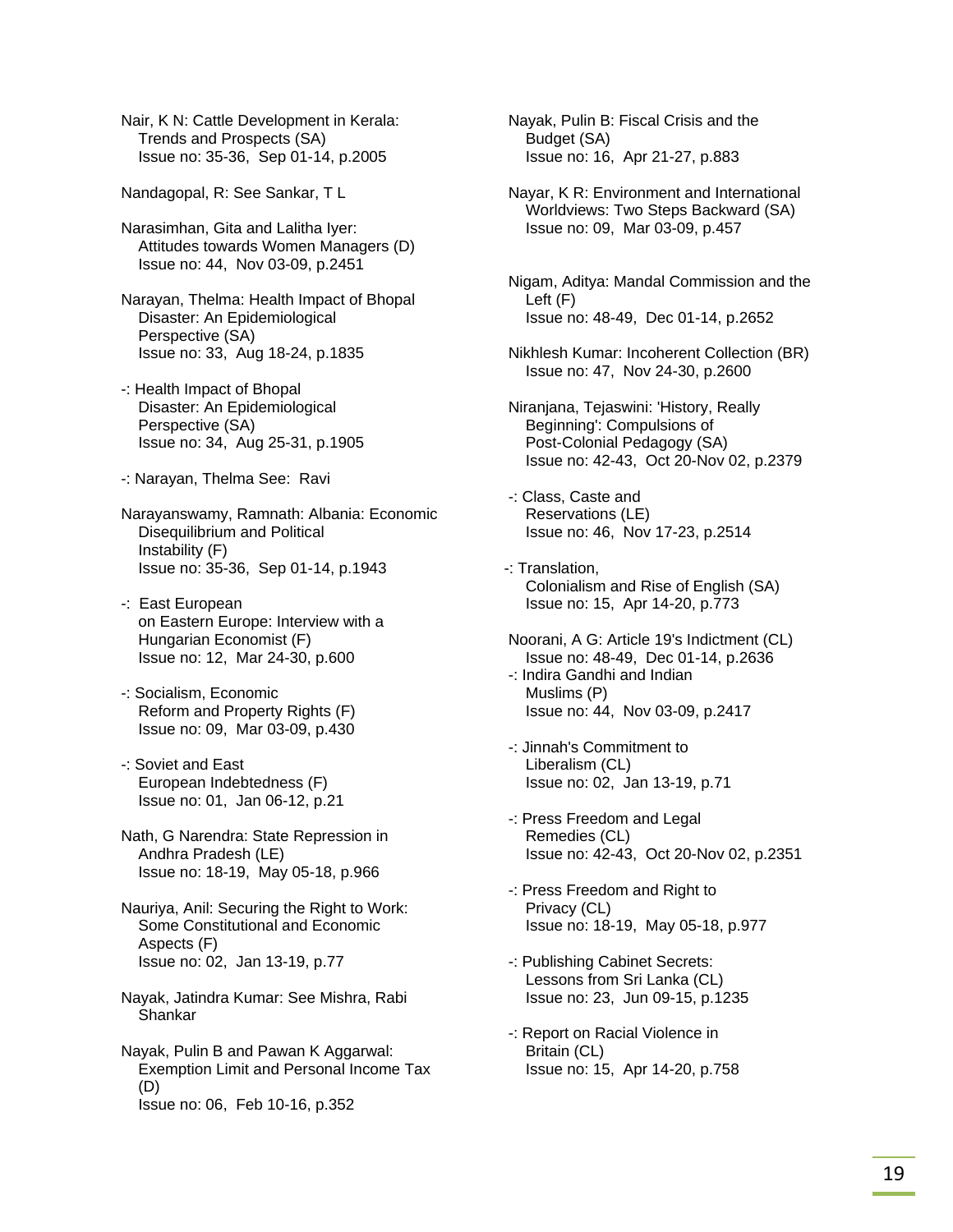- Noorani, A G: Telephone Tapping Issue no: 21, May 26-Jun 01, p.1116
- -: Terrorism and Arbitrary Arrest (CL) Issue no: 46, Nov 17-23, p.2524
- -: Terrorism and Human Rights (CL) Issue no: 30, Jul 28-Aug 03, p.1621
- -: TV Films and Censorship (CL) Issue no: 06, Feb 10-16, p.300
- Oak, P: See Varde, Sadanand
- Omvedt, Gail: 'Four Anna Socialism': Relation of Industry and Agriculture in India (F) Issue no: 48-49, Dec 01-14, p.2643
- -: 'Twice-Born' Riot against Democracy (P) Issue no: 39, Sep 29-Oct 05, p.2195
- -: Greening India (BR) Issue no: 17, Apr 28-May 04, p.939
- -: Hinduism and Politics (SA) Issue no: 14, Apr 07-13, p.723
- -: Peasants and the Ecological Future (BR) Issue no: 06, Feb 10-16, p.321
- -: Women and Ecology (D) Issue no: 22, Jun 02-08, p.1223
- Omvedt, Gail: Women, Zilla Parishads and Panchayat Raj: Chandwad to Vitner (F) Issue no: 31, Aug 04-10, p.1687
- P P: A Southern California Diary (F) Issue no: 11, Mar 17-23, p.541
- -: A Southern California Diary (F) Issue no: 23, Jun 09-15, p.1241
- -: A Southern California Diary (F) Issue no: 30, Jul 28-Aug 03, p.1634
- -: A Southern California Diary: Commemorating the Rosenbergs (F) Issue no: 07-08, Feb 17-Mar 02, p.381

 Padhy, Abir: Biased Press (LE) Issue no: 48-49, Dec 01-14, p.2626

- Padma Prakash: Women and Sports: Extending Limits to Physical Expression (RA) Issue no: 17, Apr 28-May 04, p.WS19
- Padmanabhan, Nirmala: Poor Performance of Private Corporate Sector in Kerala (SA) Issue no: 37, Sep 15-21, p.2071
- Paintal, A S: Evaluation of Scientists' Work (P) Issue no: 03, Jan 13-19, p.153
- Pandey, Vikash N: Property Law and Agrarian Relations in Colonial Awadh: 1909-1920 (SA) Issue no: 47, Nov 24-30, p.2601
- Pandian, M S S: Church and Social Change in South Travancore (BR) Issue no: 32, Aug 11-17, p.1767
- :From Exclusion to Inclusion: Brahminism's New Face in Tamil Nadu (F) Issue no: 35-36, Sep 01-14, p.1938
- Papanek, Hanna and Goenawan Muhamad: Vignettes from Life of an Asian Socialist Intellectual (F) Issue no: 17, Apr 28-May 04, p.934
- Parameswaran, M P: Kerala's Power Predicament: Issues and Solutions (SA) Issue no: 37, Sep 15-21, p.2089
- Paranjape, H K: Case of an Aborted Take-Over L&T-Ambani Story (F) Issue no: 31, Aug 04-10, p.1691
- -: Emphasis on Continuity, Not Change (SA) Issue no: 16, Apr 21-27, p.873
- -: Planning Commission as a Constitutional Body (P) Issue no: 45, Nov 10-16, p.2479
- Parija, S C: Making Sense of Tax Law (BR) Issue no: 52, Dec 29-Jan 06, p.2840
- Pasha, S A M: Questionable Remedy (D) Issue no: 34, Aug 25-31, p.1915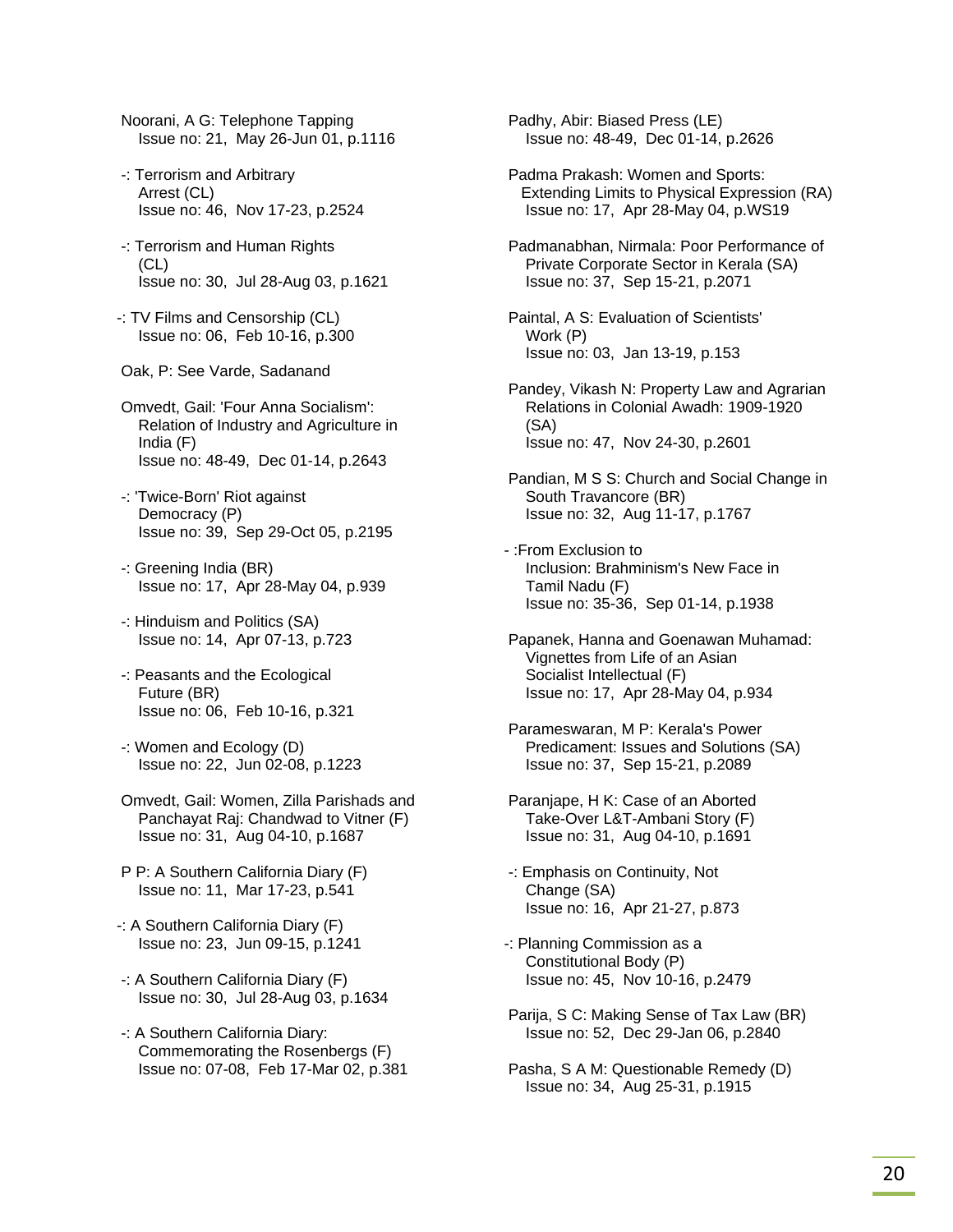Pasha, Syed Ajmal: Livestock Production: A Warning Note (BR) Issue no: 14, Apr 07-13, p.721

 Patel, J: Who Benefits Most from Damming the Narmada? (F) Issue no: 52, Dec 29-Jan 06, p.2830

 Patel, Sujata: Baliapal Agitation: Leadership Crisis (F) Issue no: 23, Jun 09-15, p.1238

 Patel, Sujata: Muslim Business Communities (BR) Issue no: 15, Apr 14-20, p.772

 -: Unfocused Anthology (BR) Issue no: 32, Aug 11-17, p.1768

 Pati, Biswamoy: Autonomous Enclaving (D) Issue no: 42-43, Oct 20-Nov 02, p.2388

 -: Koraput: Perceptions in a Changing Society (F) Issue no: 18-19, May 05-18, p.986

 -: What Went Wrong for the Congress?: Orissa (F) Issue no: 07-08, Feb 17-Mar 02, p.375

- Pati, Biswamoy : See Datta, Pradip

 Patil, Sharad: Should 'Class' Be the Basis for Recognising Backwardness? (SA) Issue no: 50, Dec 15-21, p.2733

 Patnaik, Arun K: Reification of Intellect (RA) Issue no: 04, Jan 27-Feb 02, p.mE12

 Patnaik, Nagbhushan: Towards a New Bihar (LE) Issue no: 07-08, Feb 17-Mar 02, p.354

 Paul, Samuel: Cochin Stock Exchange and Kerala's Development (D) Issue no: 11, Mar 17-23, p.576

 -: Lessons from Kerala: How to Do Less with More? (D) Issue no: 51, Dec 22-28, p.2807

 Paul, Satya: Green Revolution and Poverty among Farm Families in Haryana, 1969/70-1982/83 (RA) Issue no: 39, Sep 29-Oct 05, p.A105

 Pereira, Winin: Drowning in Operation Flood (LE) Issue no: 39, Sep 29-Oct 05, p.2170

 Pethe, Vasant P: Beyond Demography: Towards Interdisciplinary Exploration (SA) Issue no: 01, Jan 06-12, p.57

 Petras, James: Electoral Defeat of the Sandinistas (F) Issue no: 11, Mar 17-23, p.543

- -: Retreat of the Intellectuals (SA) Issue no: 38, Sep 22-28, p.2143
- -: World Market: Battleground for 1990s (RA) Issue no: 04, Jan 27-Feb 02, p.PE35

 Petras, James and Christian Davenport: US Ruling Class-Transformation in the 1980s (F) Issue no: 20, May 19-25, p.1077

 Phadke, Anant R S: Baliraja Mini Dam: Unfinished Struggle (F) Issue no: 26, Jun 30-Jul 06, p.1383

 -: Multinational Malpractices (BR) Issue no: 21, May 26-Jun 01, p.1145

 -: Setback to Women's Right to Abortion (F) Issue no: 09, Mar 03-09, p.433

 Phadke, V S: Bombay Metropolitan Region: Some Issues in Spatial Development (SA) Issue no: 03, Jan 13-19, p.175

 Phansalkar, S J: Edible Oil Imports: Winners and Losers (F) Issue no: 03, Jan 13-19, p.146

 -: Edible Oils: Here We Go Again (F) Issue no: 29, Jul 21-27, p.1567

 -: Edible Oils: Problems of Public Distribution (F) Issue no: 51, Dec 22-28, p.2767

 Pillai, M G G: ASEAN-EC Meeting: Evading the Issues (F) Issue no: 12, Mar 24-30, p.601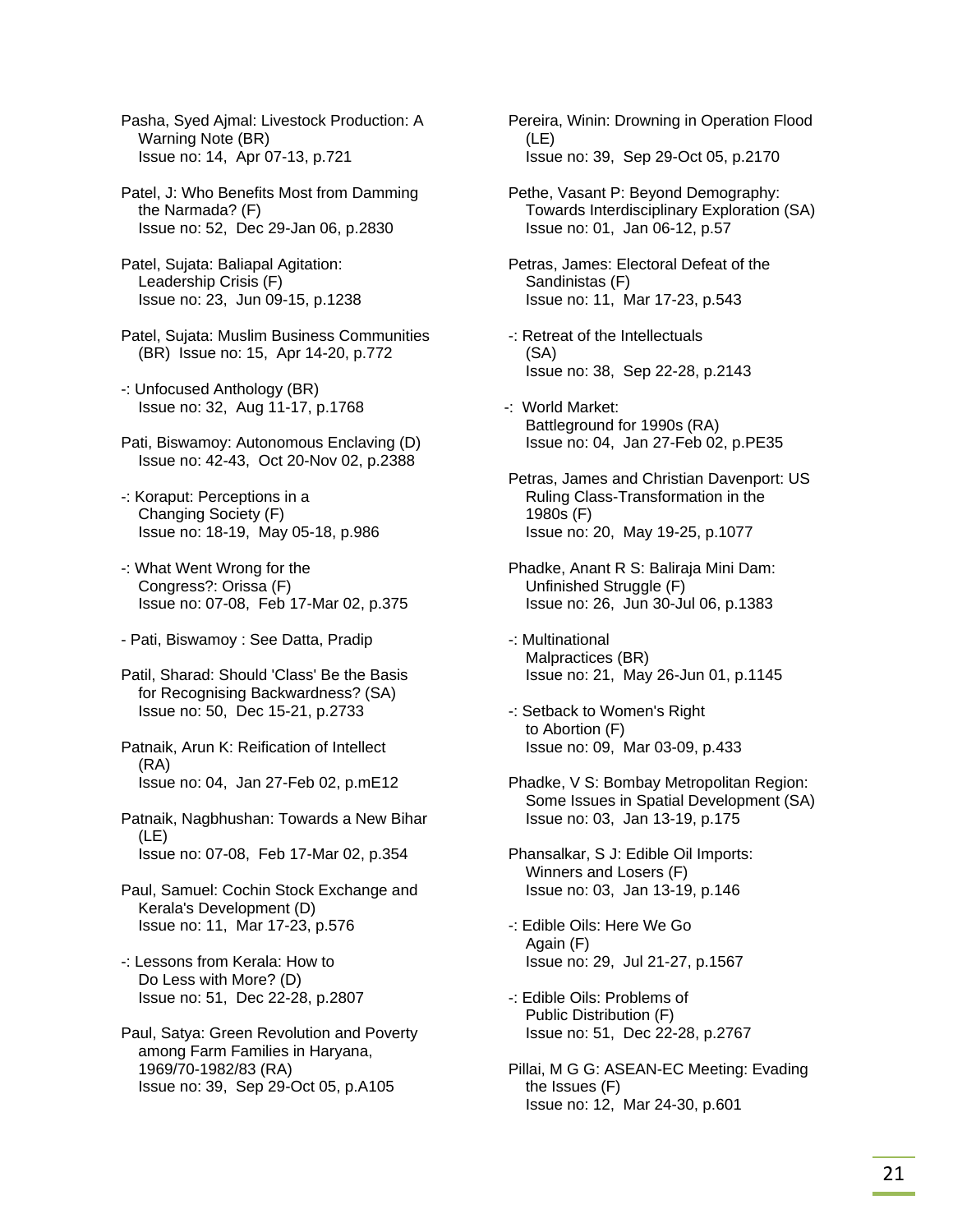- Pillai, M G G : Election Prospects in Malaysia (F) Issue no: 26, Jun 30-Jul 06, p.1387
- -: Lee's Legacy (F) Issue no: 09, Mar 03-09, p.434
- -: Malaysia: New Tensions in the Federation (F) Issue no: 52, Dec 29-Jan 06, p.2829
- Pillai, P Mohanan: On Rehabilitating Gulf Returnees (F) Issue no: 46, Nov 17-23, p.2540
- -: Technology Transformation: Role of Pricing (D) Issue no: 17, Apr 28-May 04, p.963
- -: Whither State Sector Enterprises in Kerala (RA) Issue no: 07-08, Feb 17-Mar 02, p.M9
- Pimomo, P: Indian Writing on Nagas (D) Issue no: 41, Oct 13-19, p.2339
- Pola, Kumaran: Bajaj Auto: In House Development Issue no: 39, Sep 29-Oct 05, p.2177
- Prabhu, Seeta: Simulating Crop Insurance Options (BR) Issue no: 24-25, Jun 16-29, p.1323
- Prasad, Pradhan H: Political Economy of India's Retarded Development (RA) Issue no: 04, Jan 27-Feb 02, p.PE29
- Prasad, Rajendra: Interpreting Marxian Thought (BR) Issue no: 42-43, Oct 20-Nov 02, p.2370
- Pryer, Jane: See Harriss, Barbara
- Punalekar, S P: Poverty, Management and Politics (BR) Issue no: 47, Nov 24-30, p.2597
- Puri, Balraj: Can Caste, Region and Ideology Stem Hindu Wave? (F) Issue no: 01, Jan 06-12, p.15
- -: Challenge of Kashmir (F) Issue no: 04, Jan 27-Feb 02, p.191
- -: Ethnic Challenge to Nation States (BR) Issue no: 26, Jun 30-Jul 06, p.1393
- -: Human Rights in Kashmir (LE) Issue no: 14, Apr 07-13, p.690
- -: Ideological Perspective on Mandal Report (F) Issue no: 42-43, Oct 20-Nov 02, p.2352
- -: Kashmiri Muslims, Islam and Kashmiri Tradition (F) Issue no: 06, Feb 10-16, p.307
- -: Politics of Ethnic and Communal Identities (F) Issue no: 14, Apr 07-13, p.703
- Purohit, Brijesh C: Corporate Savings Behaviour in India: A Model (RA) Issue no: 07-08, Feb 17-Mar 02, p.M2
- Purohit, Mahesh C: Shifting Fiscal Frontiers of the Central Sales Tax: An Approach towards Equity (SA) Issue no: 50, Dec 15-21, p.2730

Pushpangadan, K: See Kannan, K P

- Qadeer, Imrana et al: Supporting Status Quo (LE) Issue no: 39, Sep 29-Oct 05, p.2170
- Qureshi, M A: Social Linkages of Artisans with Technology: Upgradation of Village Pottery Craft (SA) Issue no: 13, Mar 31-Apr 06, p.683
- Radhakrishnan, P: Backward Classes in Tamil Nadu: 1872-1988 (SA) Issue no: 10, Mar 10-16, p.509 -: Karnataka Backward Classes (F) Issue no: 32, Aug 11-17, p.1749
- -: Land Reforms: Rhetoric and Reality (SA) Issue no: 47, Nov 24-30, p.2617

Raghavan, V S: See Mohanty, Deepak

 Raghunandan, D: S and T Resource Persons (LE) Issue no: 03, Jan 13-19, p.126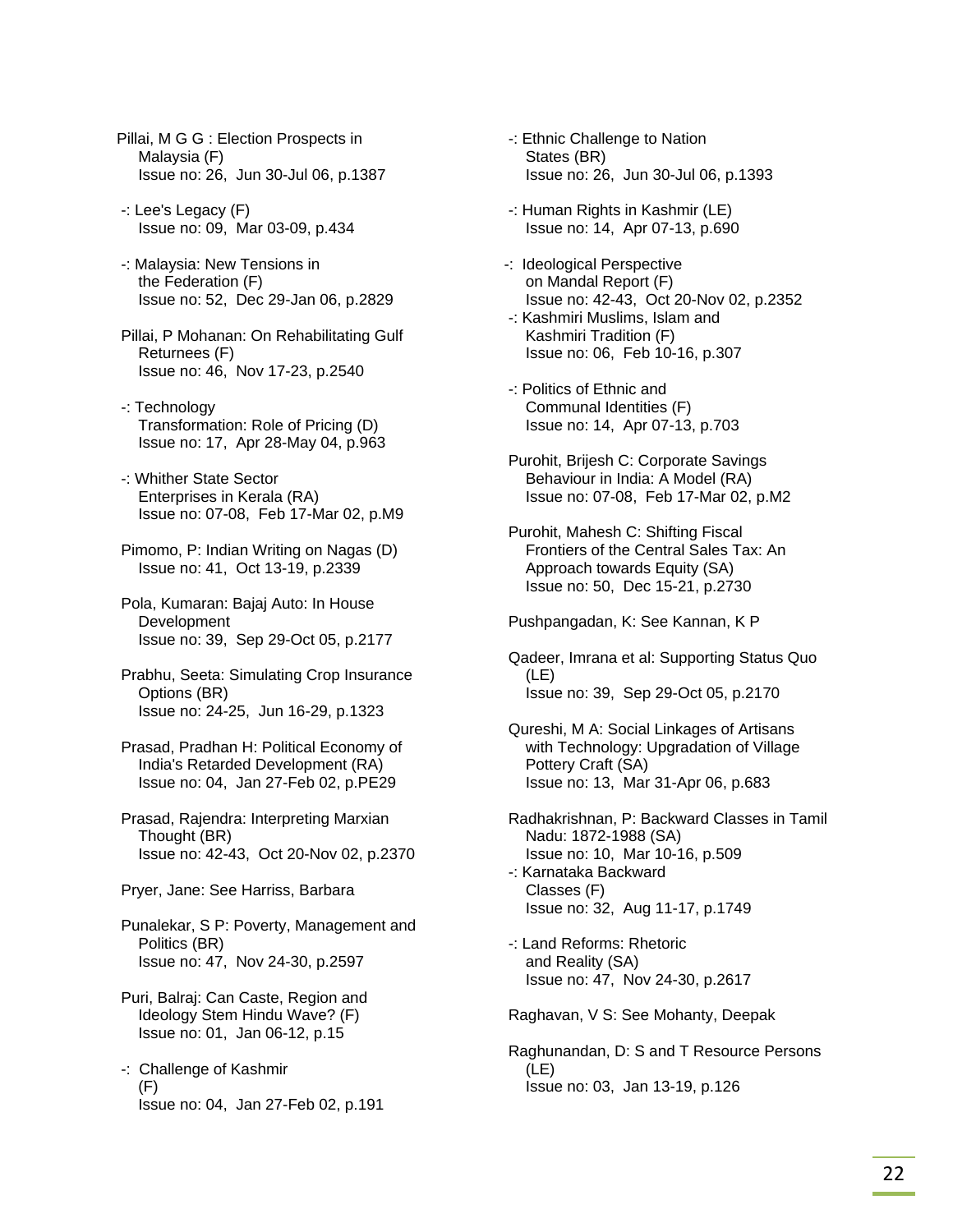Raghunathan, V: See Barua, Samir K

 Rahman, A et al: Academics for Peace in South Asia (LE) Issue no: 23, Jun 09-15, p.1226

 Rahman, Hussain Zillur: Landscape of Violence: Local Elections and Political Culture in Bangladesh (SA) Issue no: 47, Nov 24-30, p.2622

 Raina Vinod: Science-in-Society Congress (F) Issue no: 10, Mar 10-16, p.481 -: Do Forests Affect Rainfall? (F) Issue no: 30, Jul 28-Aug 03, p.1633

- Raina, Dhruv: Commoditised Science or Science for Consumption? (F) Issue no: 40, Oct 06-12, p.2245
- Raj, K N: Bridging the Urban-Rural Gap (P) Issue no: 01, Jan 06-12, p.25

 Rajadurai, S V; V Geetha and Inquilob: Violence in North-East Sri Lanka (LE) Issue no: 44, Nov 03-09, p.2390

Rajan, S Irudaya: See Mari Bhat, P N

 Rajaraman, Indira: Textile Exports to Non-Quota Markets: Impact of Real Exchange Rate Movements (SA) Issue no: 13, Mar 31-Apr 06, p.673

 Rajasekhar, D and Vinod Vyasulu: Rural Credit Delivery System: A Study in Pali District of Rajasthan (RA) Issue no: 39, Sep 29-Oct 05, p.A125

 Rajasekharan, K: Wrong Target (LE) Issue no: 11, Mar 17-23, p.522

 Rajendran, N: Tamil Nadu State Archives: Farce of 'Confidential Section' (F) Issue no: 34, Aug 25-31, p.1889

Rajiv Kumar: See Kelkar, Vijay L

 Ram Mohan, K T and K Ravi Raman: Of Cochin Stock Exchange and What it Means (F) Issue no: 01, Jan 06-12, p.17

 Ramalingaswami, Prabha: Psychology: Rising to the Challenge (BR) Issue no: 50, Dec 15-21, p.2719

Raman, K Ravi: See Ram Mohan, K T:

Raman, Leela: See Shatrugna, Veena

 Ramaseshan, Radhika: Press on Ayodhya (F) Issue no: 50, Dec 15-21, p.270 Rane, Wishwas: Dangerous Antidiarrhoeals (F) Issue no: 48-49, Dec 01-14, p.2649

- -: Rise in Drug Prices Since 1987: An Analysis (F) Issue no: 26, Jun 30-Jul 06, p.1375
- Rangarajan, C and R R Arif: Money, Output and Prices: A Macro Econometric Model (SA) Issue no: 16, Apr 21-27, p.837
- Rao, K G K Subba: Cost of Debt of Household Sector (SA) Issue no: 27, Jul 07-13, p.1487

 Rao, K V S S Narayana and L M Bhole: Inflation and Equity Returns (RA) Issue no: 21, May 26-Jun 01, p.M91

- Rao, M Govinda: Some Conceptual and Methodological Comments (SA) Issue no: 23, Jun 09-15, p.1275
- Rao, Mohan: 'Sanitised Health' (BR) Issue no: 37, Sep 15-21, p.2052
- Rao, T V S Ramamohan: Rigour, to What End? (BR) Issue no: 50, Dec 15-21, p.2721

Rao, V M: See Dantwala, M L

- Rao, Vidya: Thumri as Feminine Voice (RA) Issue no: 17, Apr 28-May 04, p.WS31
- Rath, Dillip and Amarendra Sahoo: India's Exports of Capital Goods: An Evaluation (SA) Issue no: 34, Aug 25-31, p.1897

Rath, N: See Dantwala, M L

 Rath, Nilakantha: A Lost Opportunity (SA) Issue no: 16, Apr 21-27, p.879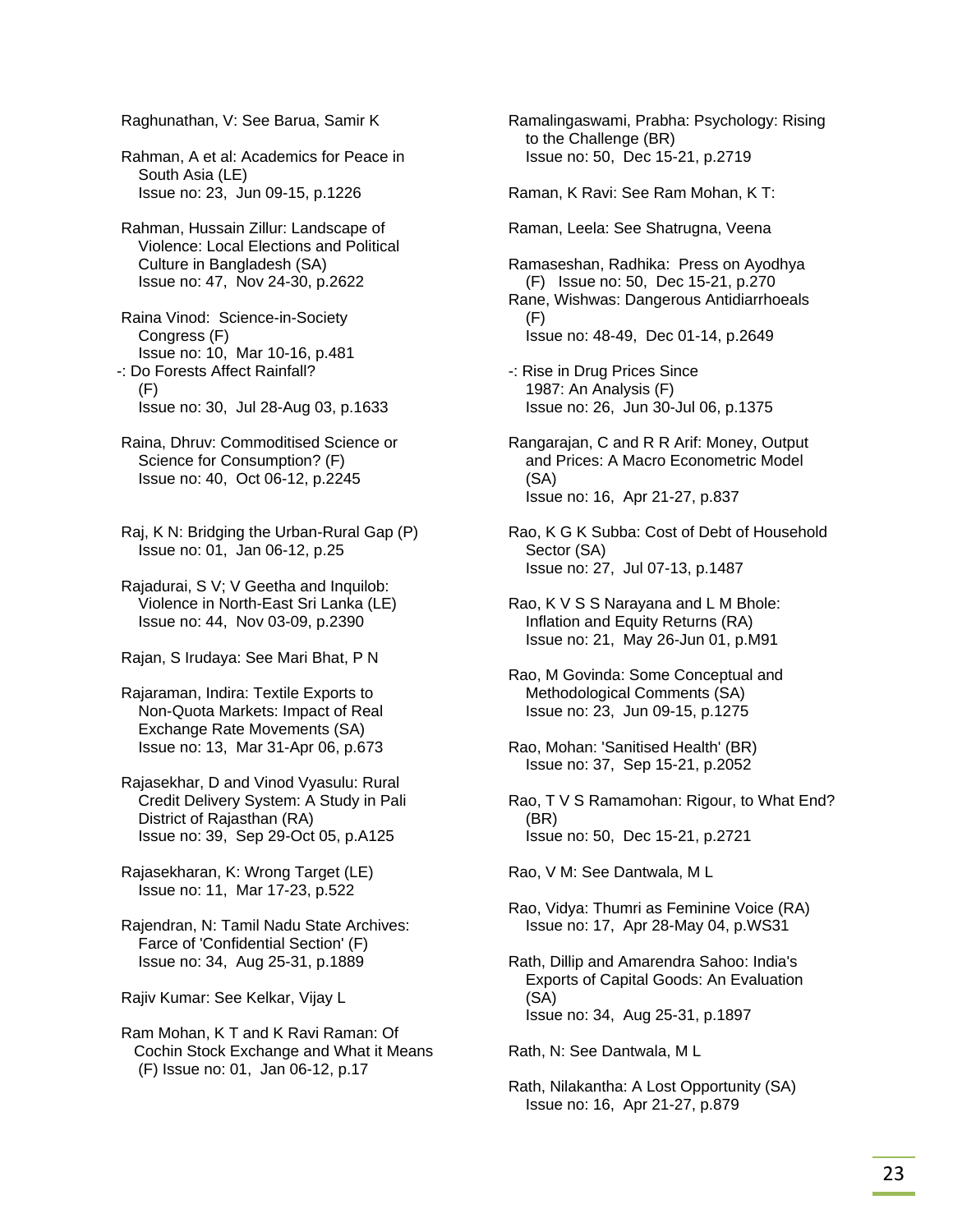Ratnam, C S Venkata: Turnaround Management:Role of Employees and Unions (RA)

Issue no: 47, Nov 24-30, p.M183

 Ravi and Thelma Narayan: Medical Education Project (LE) Issue no: 26, Jun 30-Jul 06, p.1363

 Ray, Aswini K: Political Economy of National Security Council (F) Issue no: 09, Mar 03-09, p.424

 Ray, Krishnendu and Ravi Sundaram: Socialism at the End of the Century: Reflections on an Epoch Passed (SA) Issue no: 29, Jul 21-27, p.1595

 -: Socialism at the End of the Century: Reflections on an Epoch Passed (SA) Issue no: 30, Jul 28-Aug 03, p.1657

 Raza Ali: In Search of New Identity: Report of 28th CPSU Congress (F) Issue no: 39, Sep 29-Oct 05, p.2190

 Reddy, Amulya Kumar N et al: Comparative Costs of Electricity Conservation: Centralised and Decentralised Electricity Generation (SA) Issue no: 22, Jun 02-08, p.1201

 Reddy, M Atchi: Travails of an Irrigation Canal Company in South India, 1857-1882 (SA) Issue no: 12, Mar 24-30, p.619

 Reddy, V Ratna: Irrigation in Colonial India: A Study of Madras Presidency During 1860-1900 (SA) Issue no: 18-19, May 05-18, p.1047

Reddy, Y Venugopal: See Sankar, T L

 Rishi, Meenakshi and James K Boyee: Hidden Balance of Payments: Capital Flight and Trade Misinvoicing in India, 1971-1986 (SA) Issue no: 30, Jul 28-Aug 03, p.1645

 Ritu Priya: Dubious Package Deal: Health Care in Eighth Plan (F) Issue no: 33, Aug 18-24, p.1820

 Roy, Ajit: German Unification: The Other Side (F) Issue no: 31, Aug 04-10, p.1702

 -: Hopeful Beginning-and Tasks Ahead (F) Issue no: 03, Jan 13-19, p.141

 -: On 'Democracy, Market and Socialism' (P) Issue no: 09, Mar 03-09, p.435

 -: Optimism of the Will (BR) Issue no: 22, Jun 02-08, p.1198

 Roy, Ashim Kumar: Muslims of Punjab and Idea of Pakistan (BR) Issue no: 18-19, May 05-18, p.1036

 Roy, Biren: CITU: Challenge Ahead (F) Issue no: 35-36, Sep 01-14, p.1937

 Roy, Dunu: Legal Eye (F) Issue no: 48-49, Dec 01-14, p.2646

 -: Legal Eye (F) Issue no: 50, Dec 15-21, p.2709

 -: Railways: Tracking the Truth (F) Issue no: 44, Nov 03-09, p.2408

 -: Shibboleths, Shenanigans and Shamans (F) Issue no: 18-19, May 05-18, p.985

 Roy, Siddhartha Guha: Fare Hike and Urban Protest: Calcutta Crowd in 1953 (SA) Issue no: 52, Dec 29-Jan 06, p.2863

 Rudra, Ashok: From Collective Capitalism to Private Capitalism: The Soviet Transition (P) Issue no: 21, May 26-Jun 01, p.1137

-: Rudra, Ashok: See Chakrabarti, Snigdha

-: Rudra, Ashok: See Chatterjee, Sukla

 -: Rudra, Ashok: See Chattopadhyay, Manabendu

 S S: Caste and Power Game in Karnataka (F) Issue no: 42-43, Oct 20-Nov 02, p.2359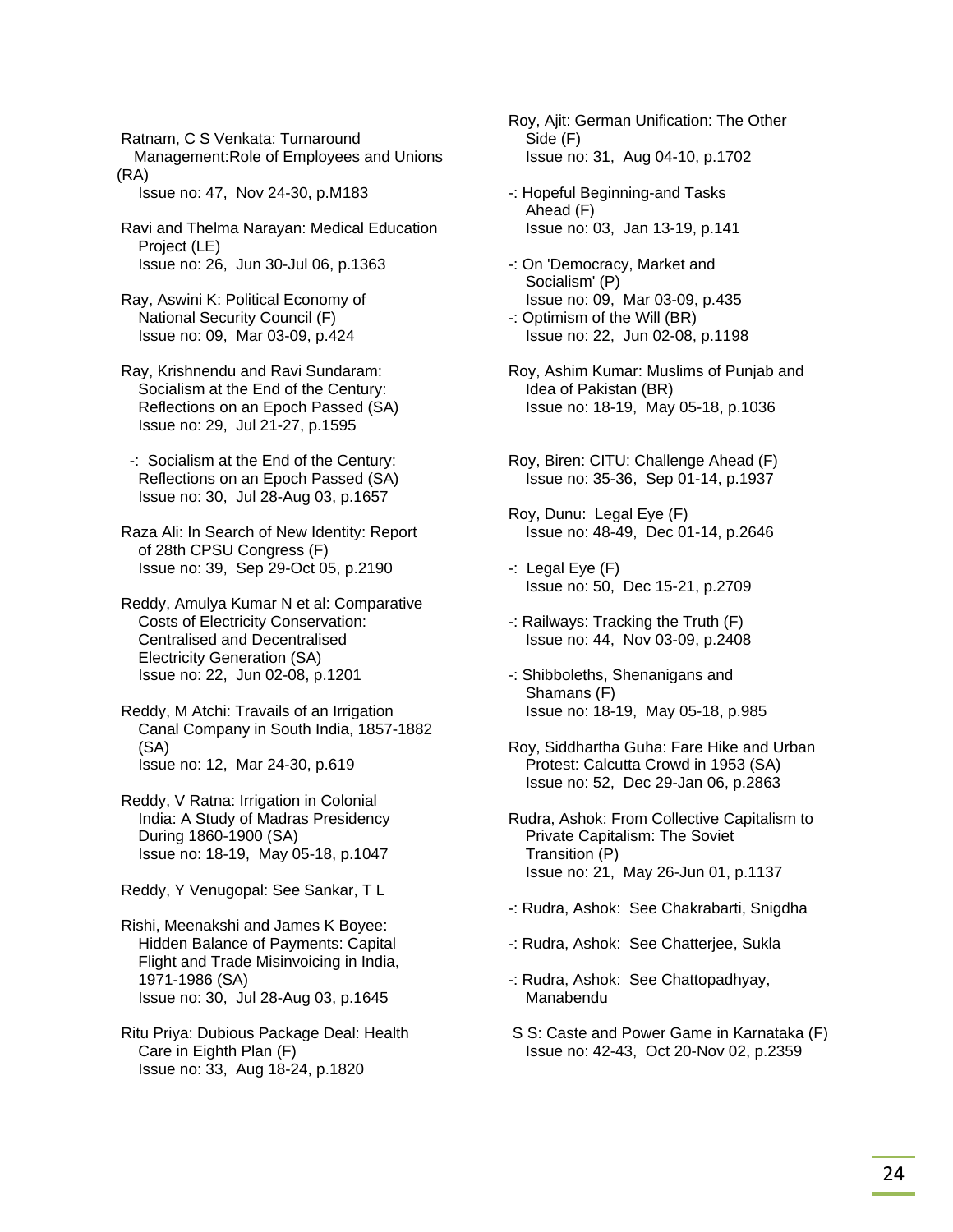Sahni, Kalpana: Moscow and Nationalities (F)Issue no: 22, Jun 02-08, p.1187

- -: Pasternak's Resurrection (F) Issue no: 13, Mar 31-Apr 06, p.665
- Sahoo, Amarendra: See Rath, Dillip
- Sahoo, Umesh Ch: Child Labour and Legislation (F) Issue no: 46, Nov 17-23, p.2529
- Salleh, Ariel: Shades of Green in Australian Politics (F) Issue no: 17, Apr 28-May 04, p.937
- Samal, Kishor C: Linkages Between Informal and Formal Manufacturing Sectors (D) Issue no: 23, Jun 09-15, p.1287
- Sandesara, J C: Assisting Small Businesses (BR) Issue no: 14, Apr 07-13, p.719
- -: Sandesara, J C: See Dantwala, M L
- Sandhya, G D; Ashok Jain and Purnima Mathur: S and T Planning, Policy Directions and CSIR (SA) Issue no: 51, Dec 22-28, p.2800
- Sangari, Kumkum: Mirabai and the Spiritual Economy of Bhakti (SA) Issue no: 27, Jul 07-13, p.1465
- -: Mirabai and the Spiritual Economy of Bhakti (SA) Issue no: 28, Jul 14-20, p.1537
- Sangham, Prathikarana: Packaged Culture (LE) Issue no: 10, Mar 10-16, p.466
- Sangvai, Sanjay et al: Attacks on Anti-Narmada Activists (LE) Issue no: 20, May 19-25, p.1058
- Sanjay: Political Activists as Criminals (LE) Issue no: 01, Jan 06-12, p.2
- Sankar, T L; R K Mishra and R Nandagopal: Can State Level Public Enterprises in Indian Earn a Rate of Return? (RA) Issue no: 47, Nov 24-30, p.M169

 Sankar, T L and Y Venugopal Reddy: Red Herring of Privatisation (D) Issue no: 07-08, Feb 17-Mar 02, p.407

- Sankaranarayanan, V: See Velayudham, T K
- Sapru, Somnath: Minorities in Pakistan (LE) Issue no: 32, Aug 11-17, p.1738
- Sarkar, Debajit et al: Misguided Solution (LE) Issue no: 04, Jan 27-Feb 02, p.182
- Sarkar, Prabirjit: Debt Pressures and Transfer Burden of LDCs (SA) Issue no: 24-25, Jun 16-29, p.1329
- Sarkar, Satyaban: Nuclear Waste: The White Man's Burden? (F) Issue no: 02, Jan 13-19, p.8
- -: Tackling Global Warming: Who's to Pay? (F) Issue no: 46, Nov 17-23, p.2527
- Sarkar, Sumit et al: Appeal for Restraint (LE) Issue no: 40, Oct 06-12, p.2222

Sarkar, Sumit: See Datta, Pradip

- Sarkar, Tanika: See Datta, Pradip
- Sarma, S A: Growing More Oilseeds (LE) Issue no: 34, Aug 25-31, p.1862 -: Operation Flood and Nutrition
- (LE) Issue no: 40, Oct 06-12, p.2222
- Sastry, D V S and A K Nag: Transfer of Resources from Centre and Growth in State Domestic Product (SA) Issue no: 14, Apr 07-13, p.738
- Sathe, S P: Article 370: Constitutional Obligations and Compulsions (F) Issue no: 17, Apr 28-May 04, p.932
- Sathyamurthy, T V: China: A Year after Tiananmen Uprising (F) Issue no: 32, Aug 11-17, p.1757
- -: Terms of Political Discourse in India (F) Issue no: 27, Jul 07-13, p.1443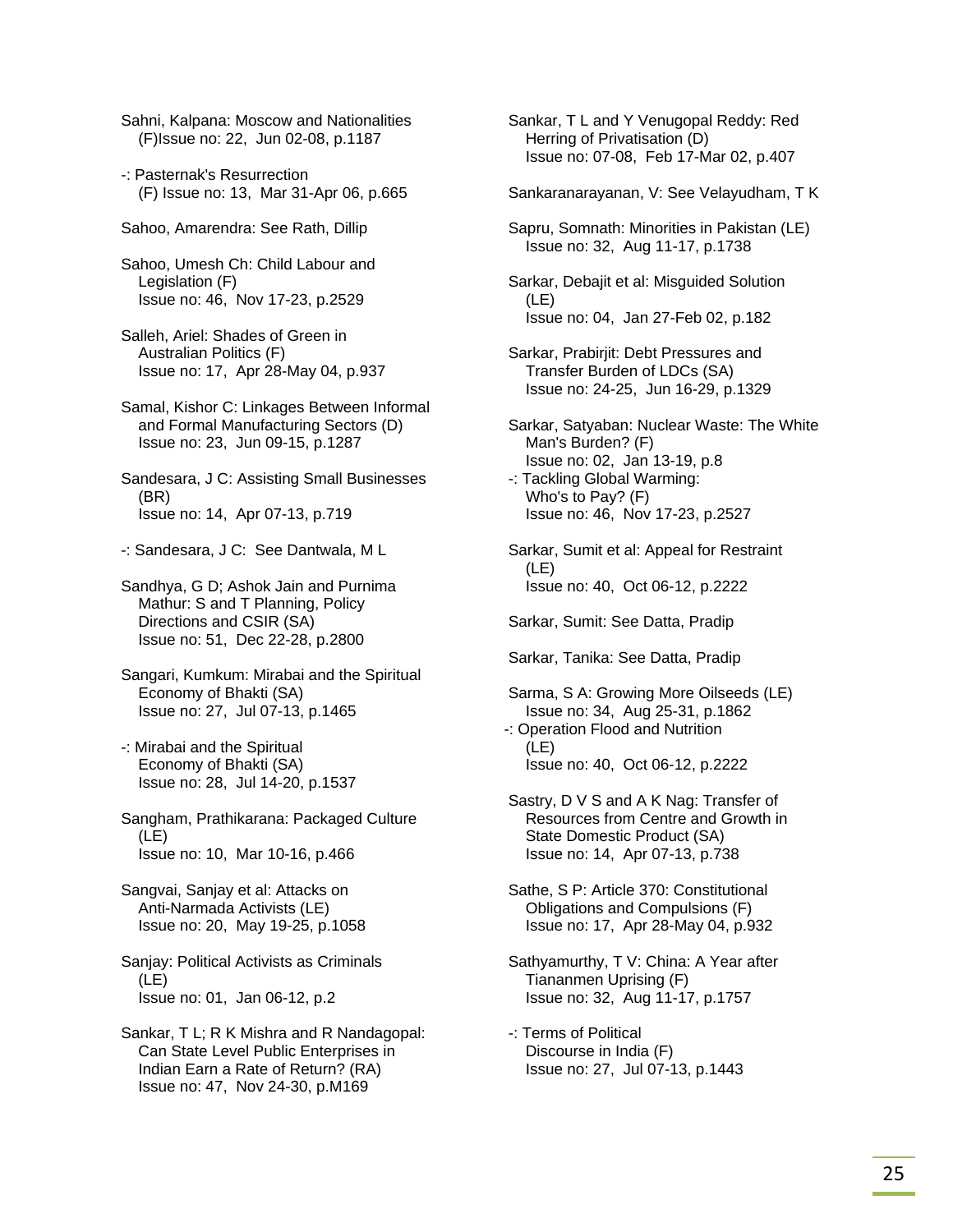Sau, S N: Economics of Calcutta-Haldia Port Complex (F) Issue no: 18-19, May 05-18, p.1015

- Saxena, R C: Classification and Law (LE) Issue no: 52, Dec 29-Jan 06, p.2810
- Schendel, Willem van: Documenting Rural Change in Bangladesh (BR) Issue no: 45, Nov 10-16, p.2485
- Sen Gupta, Bhabani: Limits of Consensus Politics (F) Issue no: 14, Apr 07-13, p.699
- -: 'Melting Pot' That's Pakistan (F) Issue no: 21, May 26-Jun 01, p.1117
- -: After the Crisis: Taller or Smaller? (F) Issue no: 30, Jul 28-Aug 03, p.1617
- -: Power, Peasantry and Poor (F) Issue no: 34, Aug 25-31, p.1875
- -: Supping with Neighbours (F) Issue no: 10, Mar 10-16, p.475
- -: Transitional Turmoil  $(F)$ Issue no: 44, Nov 03-09, p.2401
- Sen, Arindam: Communist History (LE) Issue no: 50, Dec 15-21, p.2690
- Sen, Arup Kumar: More on Samar Sen (LE) Issue no: 21, May 26-Jun 01, p.1106
- -: Towards an Understanding of 'Worlds of Labour' (D) Issue no: 40, Oct 06-12, p.2279
- Sen, Ilina: Infant Mortality: A Decade of Debate (BR) Issue no: 06, Feb 10-16, p.323
- -: Infant Mortality: A Decade of Debate (BR) Issue no: 06, Feb 10-16, p.323
- -: Infant Mortality: A Decade of Debate (BR) Issue no: 06, Feb 10-16, p.323
- Sen, Indrani: 'Memsahibs': Women in 'Purdah' (BR) Issue no: 02, Jan 13-19, p.101
- Sen, Pronab: Rupee-Rouble Exchange Rate (SA) Issue no: 12, Mar 24-30, p.613
- Sen, Sambuddha: See Datta, Pradip
- Sen, Sukla: Solution in Kashmir (LE) Issue no: 32, Aug 11-17, p.1738
- Sen, Sunanda: Managing BOP: Emerging Constraints (F) Issue no: 17, Apr 28-May 04, p.924
- Sender, J B: See Smith, Sheila
- Sengupta, Nirmal: Ghost Fights with Popular Opinion (BR) Issue no: 30, Jul 28-Aug 03, p.1643
- Seshadri, C V: Nuclear Energy (LE) Issue no: 15, Apr 14-20, p.746
- Sethi, Harsh: Silent Miracle in Peru (BR) Issue no: 13, Mar 31-Apr 06, p.670
- Shah, Amita: Distorted Scalar Dynamism (D) Issue no: 52, Dec 29-Jan 06, p.2867
- Shah, Tushaar: Unconvincing Critique of Operation Flood (BR) Issue no: 34, Aug 25-31, p.1895
- Shankardass, Rani Dhavan: Recalling Partition (BR) Issue no: 38, Sep 22-28, p.2142
- Shanmugaratnam, N: Anti-Muslim Violence in Sri Lanka (LE) Issue no: 41, Oct 13-19, p.2282
- Sharan, Gyan: Switzerland Without an Army? (F) Issue no: 06, Feb 10-16, p.315
- Sharma, K C: Corporate Tax Revenue in 1990-91: Some Methodological Issues (SA) Issue no: 52, Dec 29-Jan 06, p.2857
- Sharma, Kalpana: Misusing the Term 'Green' (F) Issue no: 03, Jan 13-19, p.144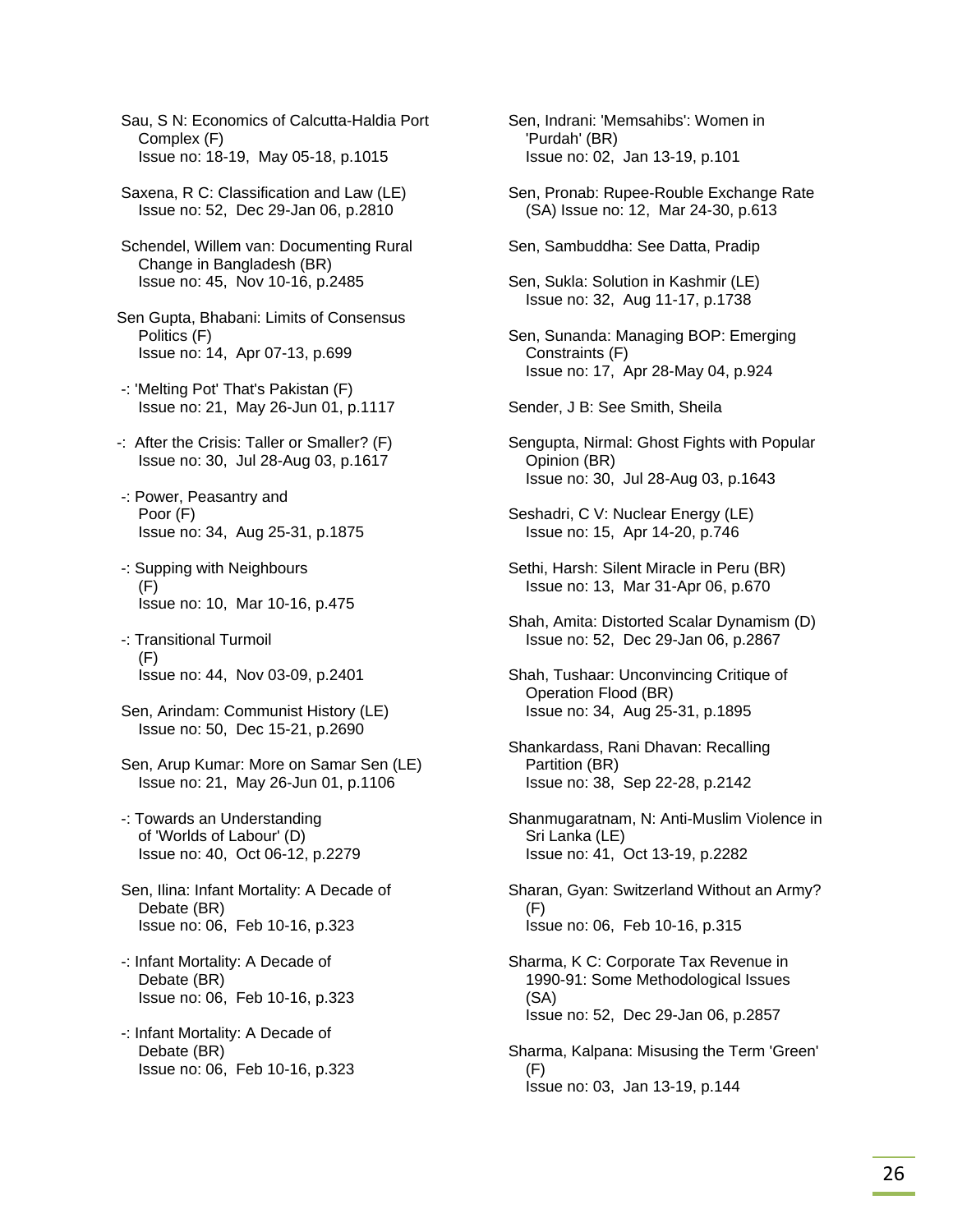Sharma, Miriam and Urmila Vanjani: Remembrances of Things Past: Partition Experience of Punjabi Villagers in Rajasthan (SA) Issue no: 31, Aug 04-10, p.1728

Sharma, Pradeep K: See Gulati, Ashok

 Shatrugna, M: Andhra Assembly Elections: Congress and TDP (F) Issue no: 04, Jan 27-Feb 02, p.201

- -: Full-Time Work , Part-Time Pay (F) Issue no: 24-25, Jun 16-29, p.1313
- Shatrugna, M: Restoring Academic Freedom through Bureaucratic Fiat (F) Issue no: 47, Nov 24-30, p.2582

-: Subverting the Rice Scheme (F) Issue no: 17, Apr 28-May 04, p.923

 Shatrugna, Veena; Nirmala Soundarajan; P Sundaraiah and Leela Raman: Backpain, the Feminine Affliction (RA) Issue no: 17, Apr 28-May 04, p.WS2

 -: Experiencing Drudgery (BR) Issue no: 16, Apr 21-27, p.829

 Shaw, Annapurna: Linkages of Large Scale, Small Scale and Informal Sector Industries: A Study of Thana-Belapur (RA) Issue no: 07-08, Feb 17-Mar 02, p.M17

 -: Linkages of Large, Small and Informal Sector Industries (D) Issue no: 26, Jun 30-Jul 06, p.1424

 Shetty, S L: Investment in Agriculture: Brief Review of Recent Trends (SA) Issue no: 07-08, Feb 17-Mar 02, p.389

 -: Saving Behaviour in India in the 1980s: Some Lessons (SA) Issue no: 11, Mar 17-23, p.555

Shukla, P R: See Moulik, T K

 Shukla, S: Educational Studies: Flickers of Hope? (F) Issue no: 10, Mar 10-16, p.488

-: Problematic Relationship (LE) Issue no: 37, Sep 15-21, p.2022

- -: Secularism and Pedagogy (LE) Issue no: 22, Jun 02-08, p.1170
- Shyam: PWG and Spring (LE) Issue no: 42-43, Oct 20-Nov 02, p.2342
- Siddhartha, V: Evaluating Large Dams (LE) Issue no: 22, Jun 02-08, p.1170

 Siddiqi, Majid H: Establishing Connections (BR) Issue no: 12, Mar 24-30, p.612

- -: Ramjanmabhoomi-Babri Masjid Dispute: The Question of History (P) Issue no: 02, Jan 13-19, p.97
- Singh, Ajai: Bharat Bhavan (LE) Issue no: 30, Jul 28-Aug 03, p.1610
- Singh, Balwant: See Jadhav, Narendra
- Singh, Indu Prakash: Unfair Criticism (LE) Issue no: 52, Dec 29-Jan 06, p.2810
- Singh, Kavaljit: Peoples' Struggle for Information (LE) Issue no: 12, Mar 24-30, p.578
- Singh, Narendra: Dialogue in Kashmir (LE) Issue no: 26, Jun 30-Jul 06, p.1363
- Singh, Navsharan G: Linkages between Formal and Informal Sectors (D) Issue no: 33, Aug 18-24, p.1859

 Singh, Prithipal et al: Preserve Temple-Masjid Complex (LE) Issue no: 09, Mar 03-09, p.411

Singh, R P: See Jodha, N S

- Singh, Rustam: Violence in the Leninist Revolution (SA) Issue no: 52, Dec 29-Jan 06, p.2843
- Singh, Satyajit K: Evaluating Large Dams in India (SA) Issue no: 11, Mar 17-23, p.561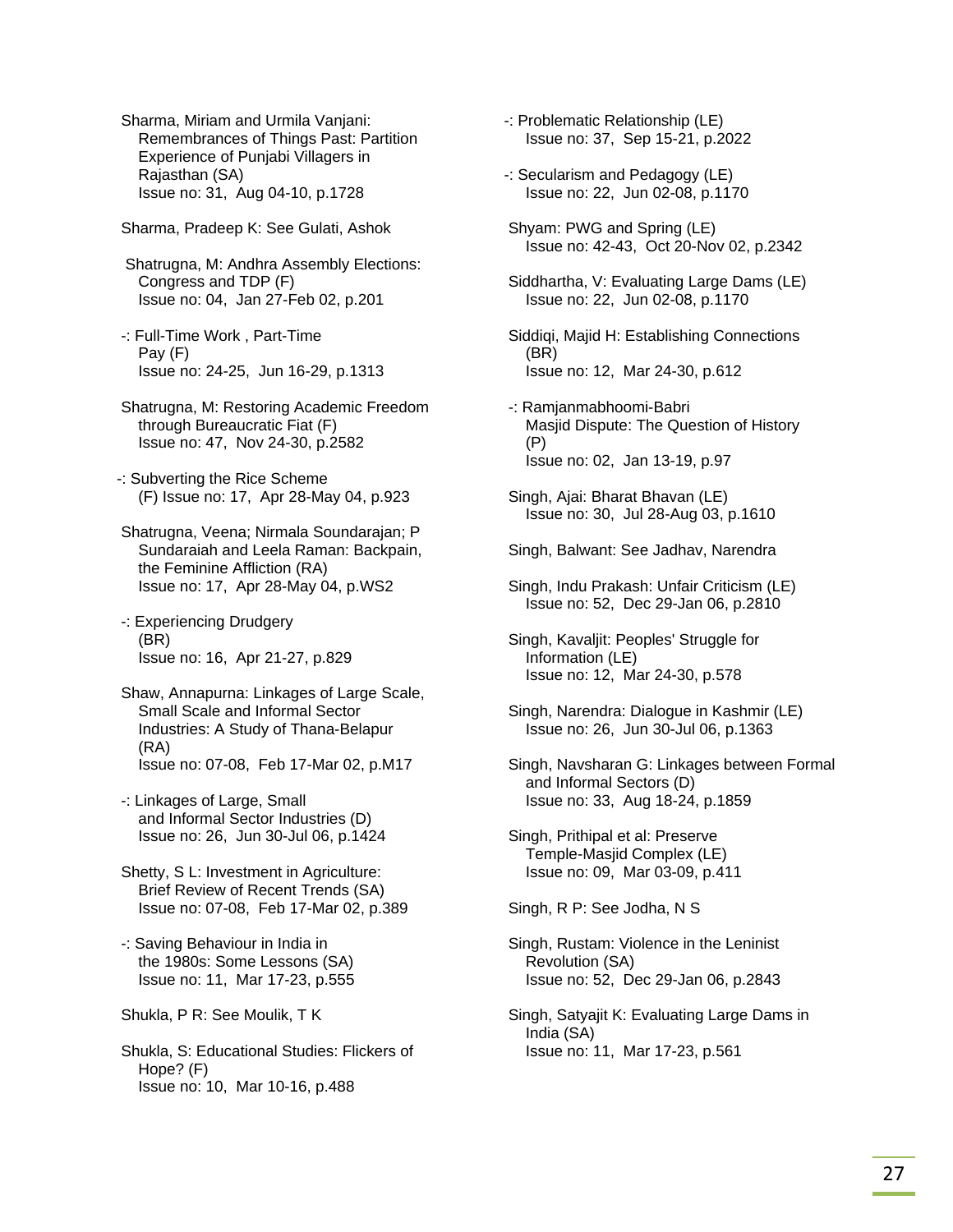Singh, Sukhpal: Bicycle Industry Since Independence: Growth, Structure and Demand (RA) Issue no: 34, Aug 25-31, p.M98

Singh, Sukhpal: See Vyasulu, Vinod

 Singh, Surjeet: Rural Credit: Issues for the Nineties (F) Issue no: 46, Nov 17-23, p.2531

 Sinha, Janmejaya K: Is External Bank Borrowing Good for Development? (BR) Issue no: 50, Dec 15-21, p.2720

Smith, Sheila and J B Sender: Poverty, Gender and Wage Labour in Rural Tanzania (SA) Issue no: 24-25, Jun 16-29, p.1334

 Somasekhar, N: Movement and the Song: Portrait of a Cultural Army (F) Issue no: 29, Jul 21-27, p.1570

Soundarajan, Nirmala: See Shatrugna, Veena

 Sreekumar, T T: Neither Rural Nor Urban: Spatial Formation and Development Process (SA) Issue no: 35-36, Sep 01-14, p.1981

 Sridharan, E: American Liberalisation of High-Technology Export Controls: Opportunities for Indian Policy (F) Issue no: 18-19, May 05-18, p.989

 Srinivas, B: Kamani Tubes: One Year After (F) Issue no: 15, Apr 14-20, p.765

 Srinivas, M N: Ethnographer's Tale (RA) Issue no: 52, Dec 29-Jan 06, p.2839

 Srivatsan, R: Trajectory of Reason of Historiography of Sciences (RA) Issue no: 04, Jan 27-Feb 02, p.205

Stuyt, Johann C: See Ezekiel, Hannan

 Subbarao, Chandu: Lopsided View (LE) Issue no: 06, Feb 10-16, p.290

Subbarao, K: See Kakwani, N

 Subrahmanyam, B V: On Merit (LE) Issue no: 48-49, Dec 01-14, p.2626  Subramanian, Arvind: Compulsory Licensing in Patent Legislation: Superfluous and Misleading (F) Issue no: 34, Aug 25-31, p.1880

 -: Discrimination in International Economics of Intellectual Property Right Protection (SA) Issue no: 11, Mar 17-23, p.549

 Subramanian, K K: Development Paradox in Kerala: Analysis of Industrial Stagnation (SA) Issue no: 37, Sep 15-21, p.2053

Sundaraiah, P: See Shatrugna, Veena

 Sundaram, Ravi: See German Enigma (SA) Issue no: 47, Nov 24-30, p.2609

-: Sundaram, Ravi: See Ray, Krishnendu

Sunitha Raju: Fertiliser Use and Development of Institutional Infrastructure: A Preliminary Analysis (RA) Issue no: 26, Jun 30-Jul 06, p.A79

 Sunny, K P: Uneven Development of Kerala's Transport System: Some Economic Aspects (SA) Issue no: 37, Sep 15-21, p.2093

Suresh, V: See Vidyasagar, R

 Swaminathan, Madhura: Village Level Implementation of IRDP: Comparison of West Bengal and Tamil Nadu (RA) Issue no: 13, Mar 31-Apr 06, p.A17

 Swaminathan, N: Costs and Benefits of Pooyamkutty Project (F) Issue no: 33, Aug 18-24, p.1817

 Swaminathan, Padmini: Handicraft Exports (BR) Issue no: 03, Jan 13-19, p.158

 Tendulkar, Suresh D and L R Jain: Rural Poverty and Its Alleviation in India: A Critical Scrutiny (D) Issue no: 38, Sep 22-28, p.2165

 Thamarajakshi, R: Intersectoral Terms of Trade Revisited (RA) Issue no: 13, Mar 31-Apr 06, p.A48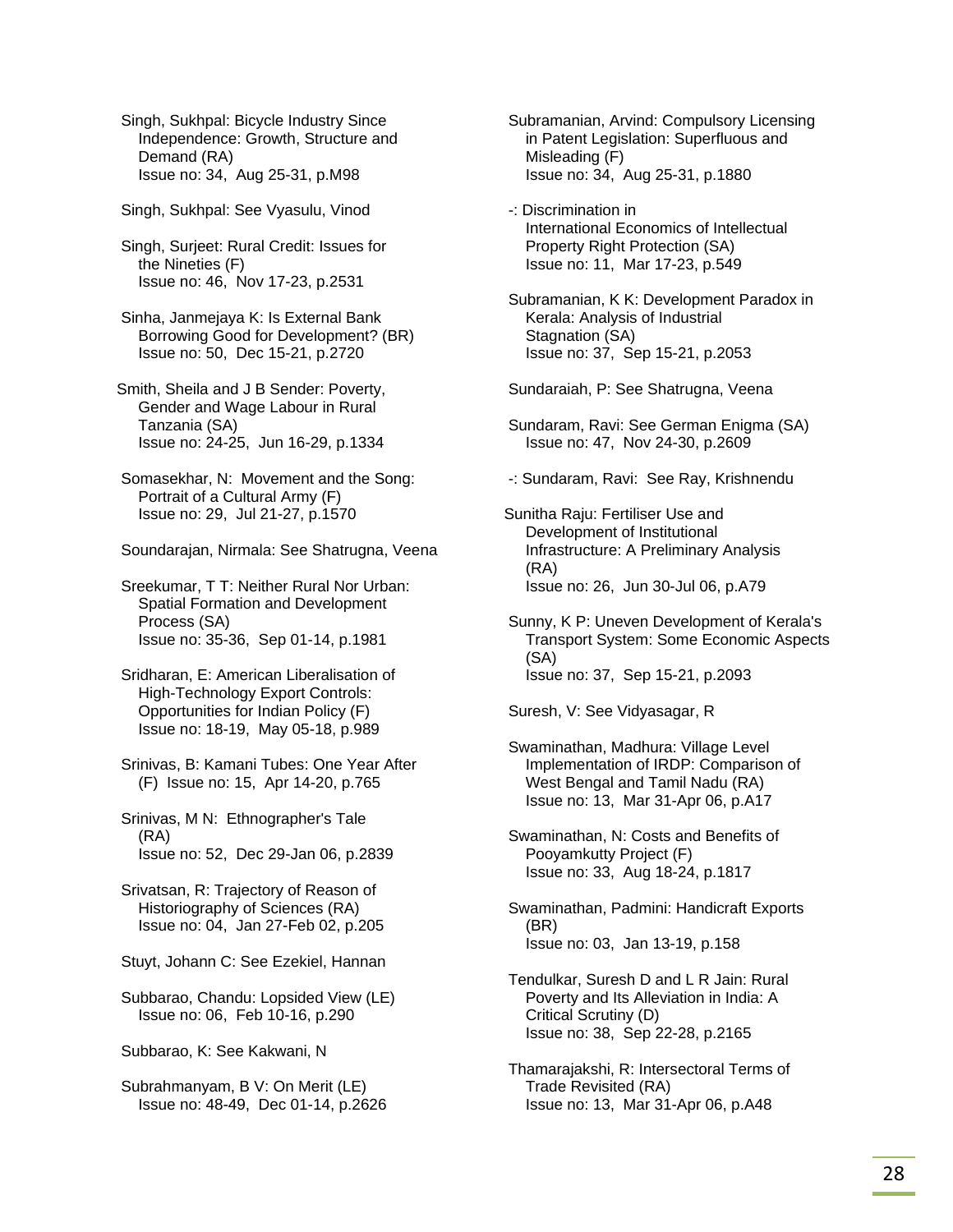Thampi, Madhavi: Setting the Record Straight: Stalin, Second World War and Eastern Europe (P) Issue no: 18-19, May 05-18, p.1029

 Thampy, M M: Wage-Cost and Kerala's Industrial Stagnation: Study of Organised Small-Scale Sector (SA) Issue no: 37, Sep 15-21, p.2077

 Thanjavur: Beyond True and Fair (BR) Issue no: 37, Sep 15-21, p.2049

 Tharakan, P K Michael: Multi-Dimensional Explanation of Mappila Militancy in Malabar (BR) Issue no: 01, Jan 06-12, p.36

 Thimmaiah, G: Exemption Limit for Income Tax (D) Issue no: 20, May 19-25, p.1104

 Thomas, J W: Air-Taxis: Skewed Priorities  $(F)$ Issue no: 46, Nov 17-23, p.2535

- -: No Place for This Project: Automobiles (C) Issue no: 02, Jan 13-19, p.67
- Tornquist, Olle: Fighting for Democracy in Philippines (F) Issue no: 26, Jun 30-Jul 06, p.1385
- Torri, Michelguglielmo: 'Westernised Middle Class', Intellectuals and Society in Late Colonial India (RA) Issue no: 04, Jan 27-Feb 02, p.PE2
- Trivedi, Prajapati: Administered Price Policy for Public Enterprises: Discussion That Never Took Place (RA) Issue no: 21, May 26-Jun 01, p.M67
- -: Lack of Understanding on Memorandum of Understanding (RA) Issue no: 47, Nov 24-30, p.M175
- Tully, Mark: Contradiction in Terms (LE) Issue no: 22, Jun 02-08, p.1170

 Tulpule, Bagaram: Inside Multinationals (BR) Issue no: 48-49, Dec 01-14, p.2655

 Tulpule, Bagaram and Ramesh C Datta: New Technology in Indian Manufacturing: An Evaluation of Introduction of CNC Machines (RA) Issue no: 30, Jul 28-Aug 03, p.PE100

- -: Tulpule, Bagaram: See Dantwala, M L
- Tuteja, K L: See Grewal, O P

 Tyagarjan, Meenakshi: Medieval Merchants (BR) Issue no: 27, Jul 07-13, p.1458

 Tyagi, Hari Kumar: Caste and Social Mobility (BR) Issue no: 47, Nov 24-30, p.2599

 Uberoi, Patricia: Feminine Identity and National Ethos in Indian Calendar Art (RA) Issue no: 17, Apr 28-May 04, p.WS41

 Umar, Badruddin: Problems of Left Unity in Bangladesh (F) Issue no: 29, Jul 21-27, p.1576

 Unni, Jeemol: Work Participation of Women in India (BR) Issue no: 10, Mar 10-16, p.497

 Upadhyay, Shashi Bhushan: Cotton Mill Workers in Bombay, 1875 to 1918: Conditions of Work and Life (RA) Issue no: 30, Jul 28-Aug 03, p.PE87

 Upadhyaya, Prakash Chandra: Hermeneutics of Gandhism (LE) Issue no: 05, Feb 03-09, p.230

 Vaidyanathan, A: State's Role in Development (P) Issue no: 26, Jun 30-Jul 06, p.1389

 Valluri, S R: Management of R&D Institutions and Self-Reliance (RA) Issue no: 34, Aug 25-31, p.M111

 Vanaik, Achin: Contemporary Relevance of Trotsky (P) Issue no: 37, Sep 15-21, p.2045

 -: End of an Era: Turmoil in USSR and Eastern Europe (SA) Issue no: 06, Feb 10-16, p.345